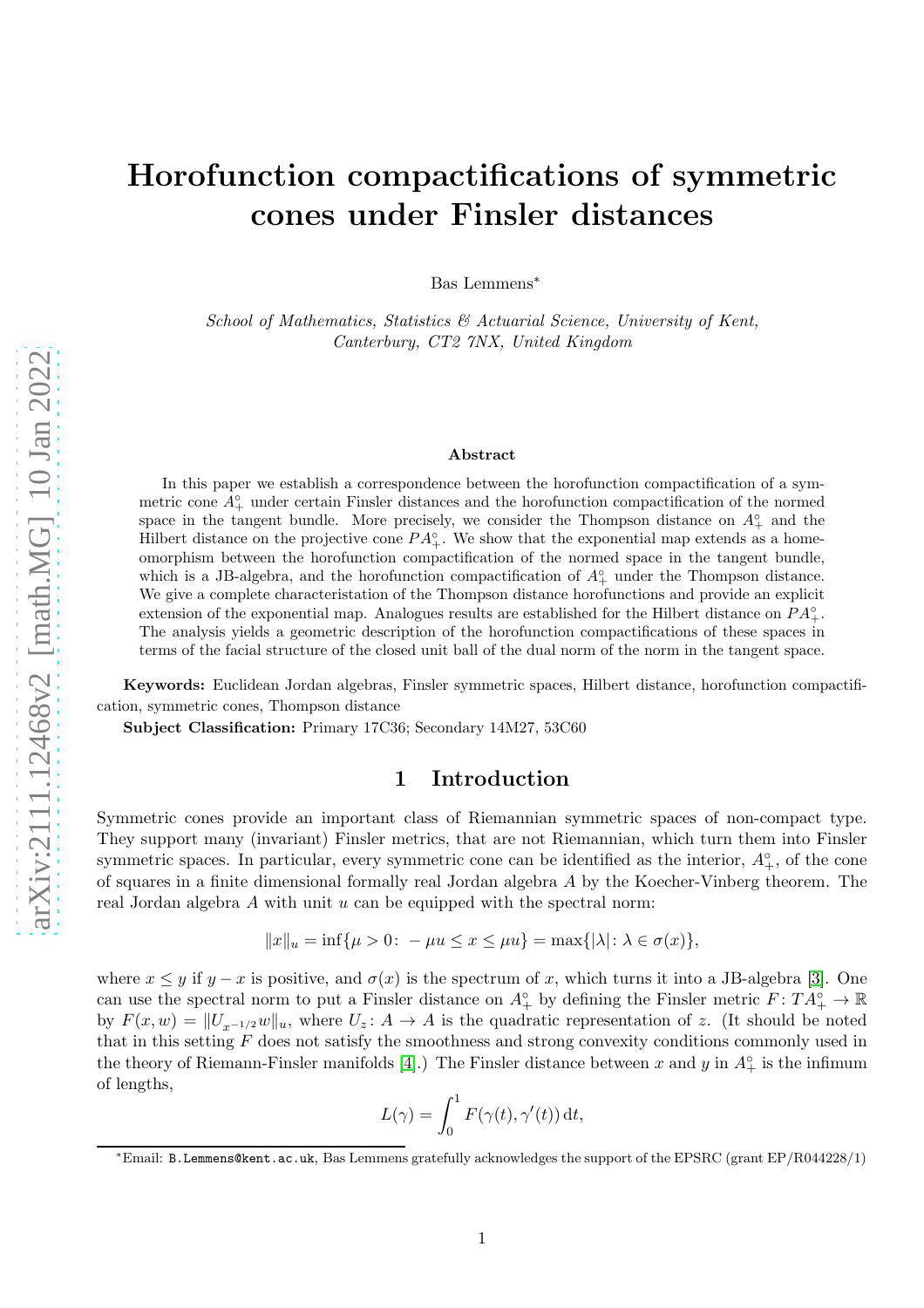over all piecewise  $C^1$ -smooth paths  $\gamma: [0,1] \to A^{\circ}_+$  with  $\gamma(0) = x$  and  $\gamma(1) = 1$ . In fact, this distance is known [\[31,](#page-21-0) [33\]](#page-21-1) to coincide with the Thompson distance on  $A^{\circ}_{+}$ , which is given by

$$
d_T(x, y) = \max\{|\mu| \colon \mu \in \sigma(\log U_{y^{-1/2}} x)\} = ||\log U_{x^{-1/2}} y||_u
$$

for all  $x, y \in A_+^{\circ}$ .

In this setting the Riemannian symmetries  $S_x: A_+^{\circ} \to A_+^{\circ}$ , which are given by  $S_x(y) = U_x y^{-1}$ , are global  $d_T$ -isometries (see [\[28\]](#page-21-2)) that make  $A^{\circ}_{+}$  a Finsler symmetric space. Moreover, the automorphism group  $\text{Aut}(A_+) = \{T \in \text{GL}(A) : T(A_+) = A_+\}$  is a subgroup of the isometry group of  $(A_+^{\circ}, d_T)$  and acts transitively on  $A^{\circ}_{+}$ .

A prime example is the symmetric cone of  $n \times n$  strictly positive definite Hermitian matrices  $\Pi_n(\mathbb{C})$ , which can be identified with the symmetric space  $GL_n(\mathbb{C})/U_n$  by letting  $GL_n(\mathbb{C})$  act on  $\Pi_n(\mathbb{C})$  by  $A \mapsto MAM^*$ . In this setting the quadratic representation  $U_A: B \mapsto ABA$ , so the Finsler metric in the tangent space at A satisfies  $F(A, M) = ||A^{-1/2}MA^{-1/2}||_I = \max{(|\lambda|: \lambda \in \sigma(A^{-1/2}MA^{-1/2})\},\$ and the Thompson distance is given by  $d_T(A, B) = ||\log A^{-1/2}BA^{-1/2}||_I = \max\{|\lambda|: \lambda \in \sigma(\log A^{-1/2}BA^{-1/2})\}.$ 

Given a symmetric cone  $A_+^{\circ}$  it also interesting to consider the projective cone  $PA_+^{\circ} = A_+^{\circ}/\mathbb{R}_{>0}$ , so  $x \sim \lambda x$  for  $x \in A_+^{\circ}$  and  $\lambda > 0$ . We will identify this space with the set of points x in  $A_+^{\circ}$  with det  $x = 1$ , that is,

$$
PA_+^{\circ} = \{ x \in A_+^{\circ} : \det x = 1 \}.
$$

The tangent space at the unit  $u \in PA_+^{\circ}$  is given by  $T_u = \{w \in A: \text{tr } w = 0\}$ , as  $(D_w \det)(x) =$  $(\det x)\text{tr}(U_{x^{-1/2}}w)$  for  $x \in A_+^{\circ}$ , see [\[16,](#page-20-2) p. 53]. In fact, the tangent space at  $x \in PA_+^{\circ}$  is  $T_x = U_{x^{1/2}}(T_u)$ .

There is a natural Finsler metric H on the tangent bundle. For the unit  $u \in PA_+^{\circ}$  and  $w \in T_u$ , let

$$
H(u, w) = \inf \{ \lambda : w \le \lambda u \} - \sup \{ \lambda : \lambda u \le w \} = \max \sigma(w) - \min \sigma(w) = \operatorname{diam} \sigma(w).
$$

Note that  $H(u, \cdot)$  is a norm on  $T_u$ , which is called the variation norm and will be denoted by  $|\cdot|_u$ . For  $x \in PA_+^{\circ}$  and  $w \in T_x$ , let  $H(x, w) = |U_{x^{-1/2}}w|_u$ .

In this case the Finsler distance  $d_H$  on  $PA^{\circ}_+$  coincides with the Hilbert distance on  $PA^{\circ}_+$ , see [\[33\]](#page-21-1) or [\[29,](#page-21-3) Proposition 5.3], and satisfies

$$
d_H(x,y) = \max \sigma(\log U_{x^{-1/2}}y) - \min \sigma(\log U_{x^{-1/2}}y) = \text{diam }\sigma(\log U_{x^{-1/2}}y).
$$

for all  $x, y \in PA<sup>o</sup><sub>+</sub>$ . The space  $PA<sup>o</sup><sub>+</sub>$  is a Finsler symmetric space, where the Riemannian symmetry  $S_x: y \mapsto U_x y^{-1}$  for  $y \in PA<sup>°</sup><sub>+</sub>$ , is a global  $d_H$ -isometry, see [\[28\]](#page-21-2). Note that  $S_x$  maps  $PA<sup>°</sup><sub>+</sub>$  into itself, as  $\det U_x y^{-1} = (\det x)^2 (\det y)^{-1}$ , see [\[16,](#page-20-2) Proposition III.4.2]. For the space  $P\Pi_n(\mathbb{C})$ , which corresponds to the symmetric space  $SL_n(\mathbb{C})/SU_n$ , we have that  $d_H(A, B) = \text{diam }\sigma(\log A^{-1/2}BA^{-1/2}).$ 

In this paper we consider the horofunction compactifications of the Finsler symmetric spaces  $(A_+^{\circ}, d_T)$ and  $(PA_+^{\circ}, d_H)$ . We show that the exponential map extends as a homeomorphism between the horofunction compactifications of the JB-algebra  $(A, \|\cdot\|_u)$ , i.e., the tangent space at u, and  $(A_+^{\circ}, d_T)$ . In addition, we establish a similar result for the horofunction compactifications of  $(PA^{\circ}_{+}, d_H)$  and the normed space  $(T_u, |\cdot|_u)$ . More precisely, we prove the following theorem.

<span id="page-1-0"></span>**Theorem 1.1.** Let  $A^{\circ}_{+}$  be a symmetric cone in a finite dimensional formally real Jordan algebra A.

- (a) The exponential map,  $\exp_u: x \in A \mapsto e^x \in A_+^{\circ}$ , extends as a homeomorphism between the horofunction compactification of the JB-algebra  $(A, \|\cdot\|_u)$  and the horofunction compactification of  $(A_+^{\circ}, d_T)$ , such that each part in the horofunction boundary of A is mapped onto a part of the horofunction boundary of  $A_+^{\circ}$ .
- (b) The exponential map,  $\exp_u: x \in T_u \mapsto e^x \in PA^{\circ}_+$ , extends as a homeomorphism between the horofunction compactification of  $(T_u, |\cdot|_u)$  and the horofunction compactification of  $(PA_+^{\circ}, d_H)$ , such that each part in the horofunction boundary of  $T_u$  is mapped onto a part of the horofunction boundary of  $PA_+^{\circ}$ .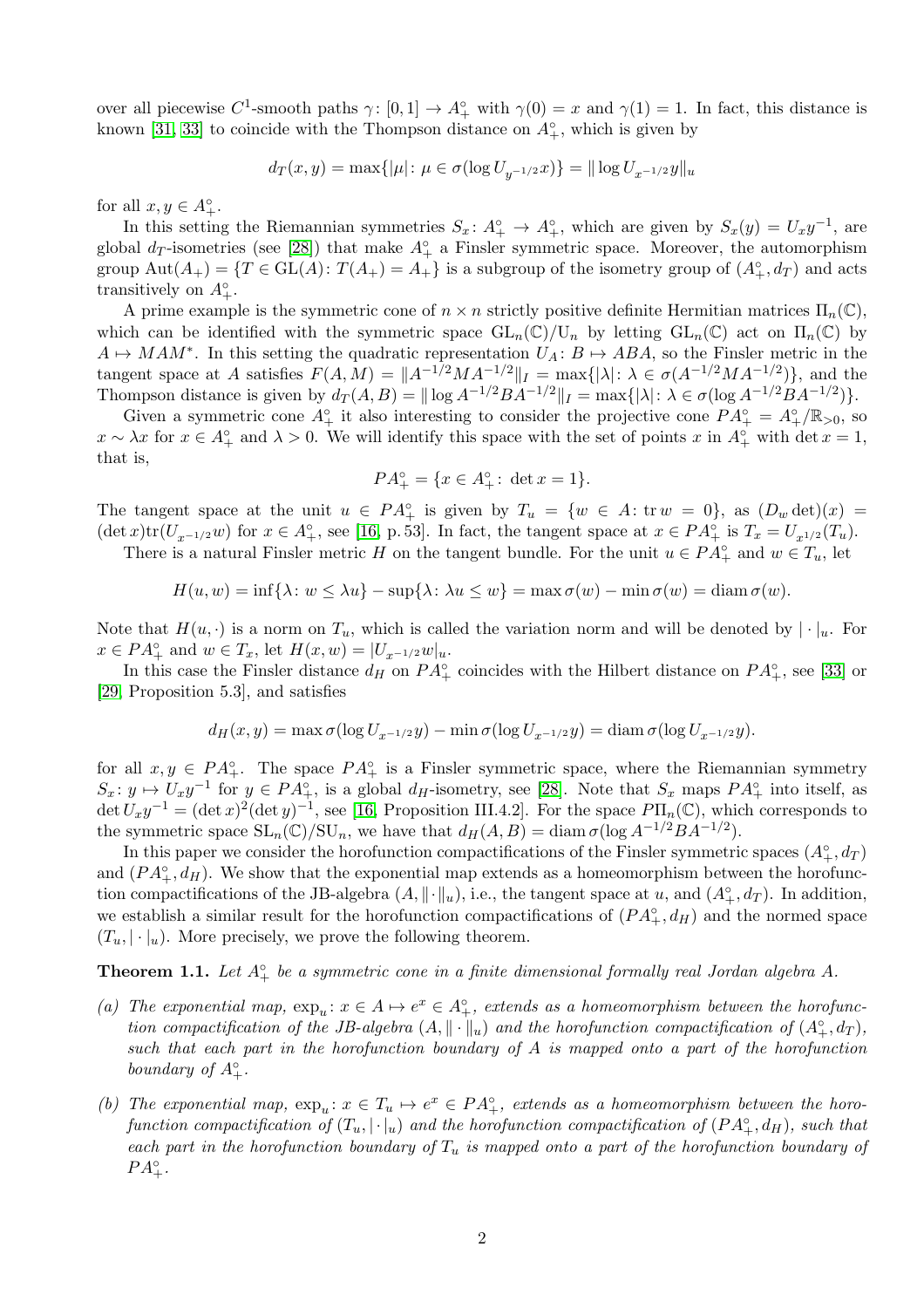To prove Theorem [1.1](#page-1-0) we give complete descriptions of the horofunction compactifications of  $(A_+^{\circ}, d_T)$ and  $(T_u, |\cdot|_u)$ , together with their parts and the detour distances, see Theorems [3.2](#page-6-0) and [3.4,](#page-8-0) Theorem [5.3](#page-15-0) and Propositions [5.4](#page-15-1) and [5.5.](#page-16-0) Combining these theorems with the results in [\[29\]](#page-21-3) will allow us to give explicit extensions of the exponential map to the horofunction boundaries.

The horofunction compactification of a finite dimensional JB-algebra  $(A, \|\cdot\|_u)$  was determined in [\[29,](#page-21-3) Section 4], and it was shown there that it is naturally homeomorphic to the closed unit ball in the dual space of  $(A, \|\cdot\|_u)$ . Combining the results from [\[29,](#page-21-3) Section 4] with Theorem [1.1\(](#page-1-0)a) gives the following geometric description of the horofunction compactification of  $(A^{\circ}_{+}, d_T)$ .

**Corollary 1.2.** There exists a homeomorphism between the horofunction compactification of  $(A_+^{\circ}, d_T)$ onto the closed unit ball in the dual space of  $(A, \|\cdot\|_u)$ , which maps each part of the horofunction boundary onto a relative open boundary face of the ball.

With regard to part (b) of Theorem [1.1](#page-1-0) it is known that there exists a homeomorphism between the horofunction compactification of  $(PA^{\circ}_{+}, d_H)$  and the closed unit ball in the dual space of  $(T_u, |\cdot|_u)$ , see [\[29,](#page-21-3) Section 5]. So Theorem [1.1\(](#page-1-0)b) has the following corollary.

<span id="page-2-0"></span>**Corollary 1.3.** There exists a homeomorphism between the horofunction compactification of  $(T_u, |\cdot|_u)$ onto the closed unit ball in the dual space of  $(T_u, |\cdot|_u)$ , which maps each part of the horofunction boundary onto a relative open boundary face of the ball.

The results in this paper are motivated by work of Kapovich and Leeb [\[23\]](#page-21-4) and subsequent works by, Ji and Schilling [\[21,](#page-21-5) [22\]](#page-21-6), Haettel, Schilling, Walsh and Wienhard [\[15\]](#page-20-3), Schilling [\[36\]](#page-21-7), and the author and Power [\[29\]](#page-21-3). In [\[23,](#page-21-4) Question 6.18] the question was raised if the horofunction compactification of a finite dimensional normed space is naturally homeomorphic to the closed unit ball of the dual normed space. Corollary [1.3](#page-2-0) shows that this is the case for the normed spaces  $(T_u, |\cdot|_u)$ . More generally, it is interesting to understand when there exists a natural homeomorphism between the horofunction compactification of a Finsler symmetric space and the closed unit ball of the dual norm of the norm in the tangent space. It is also interesting to determine when there exists a homeomorphism between the horofunction compactification of a Finsler symmetric space and the horofunction compactification of the normed space in the tangent bundle at the basepoint. Theorem [1.1](#page-1-0) provides interesting classes of Finsler symmetric spaces for which both questions have a positive answer.

Compactifications of symmetric spaces is a rich subject, which has been studied extensively, see for instance [\[6,](#page-20-4) [14\]](#page-20-5). In recent years Finsler structures have been used to study Satake compactifications of symmetric spaces. In particular, Haettel, Schilling, Walsh and Wienhard [\[15\]](#page-20-3), see also [\[36\]](#page-21-7), showed that each generalised Satake compactification can be realised as a horofunction compactification with respect to an invariant polyhedral Finsler metric on the flats. Kapovich and Leeb [\[23\]](#page-21-4) realised the maximal Satake compactification of a symmetric space  $X = G/K$  of non-compact type as the horofunction compactification with respect to a  $G$ -invariant Finsler metric on X. The Hilbert and Thompson distances are important invariant Finsler distances on the classes of symmetric spaces we consider here, and it would be interesting to know if their horofunction compactifications realise a generalised Satake compactification. In the final section we briefly discuss this problem. Friedland and Freitas [\[18\]](#page-20-6) showed that the horofunction compactification of the Siegel upper half plane of rank  $n$  under the Finsler 1-metric agrees with the bounded symmetric domain compactification, which is a minimal Satake compactification. For the Satake and Martin compactifications of symmetric spaces it was shown by Ji [\[20\]](#page-21-8) that they are homeomorphic to the closed unit ball in the tangent space, see also [\[25\]](#page-21-9).

Horofunction compactifications of Finsler symmetric spaces have been studied in a variety of settings. Friedland and Freitas [\[17\]](#page-20-7) determined the horofunction compactification for Finsler p-metrics on  $GL_n(\mathbb{C})/U_n$  for  $1 \leq p < \infty$ . The case  $p = \infty$  on  $GL_n(\mathbb{C})/U_n$  corresponds to the Thompson distance on the symmetric cone  $\Pi_n(\mathbb{C})$ , and is an example of the spaces discussed here. For general normed spaces the horofunction compactification has been studied by Walsh in [\[37,](#page-21-10) [40\]](#page-21-11), who gave a complete description of the Busemann points. The horofunction for classical  $\ell_p$ -spaces have been analysed by Gutièrrez [\[12,](#page-20-8) [13\]](#page-20-9), see also [\[17\]](#page-20-7). For normed spaces with a polyhedral unit ball, the horofunction boundary has been determined in [\[8,](#page-20-10) [24,](#page-21-12) [21\]](#page-21-5), and it was shown in [\[22\]](#page-21-6) that they are related to projective toric varieties. In [\[36,](#page-21-7)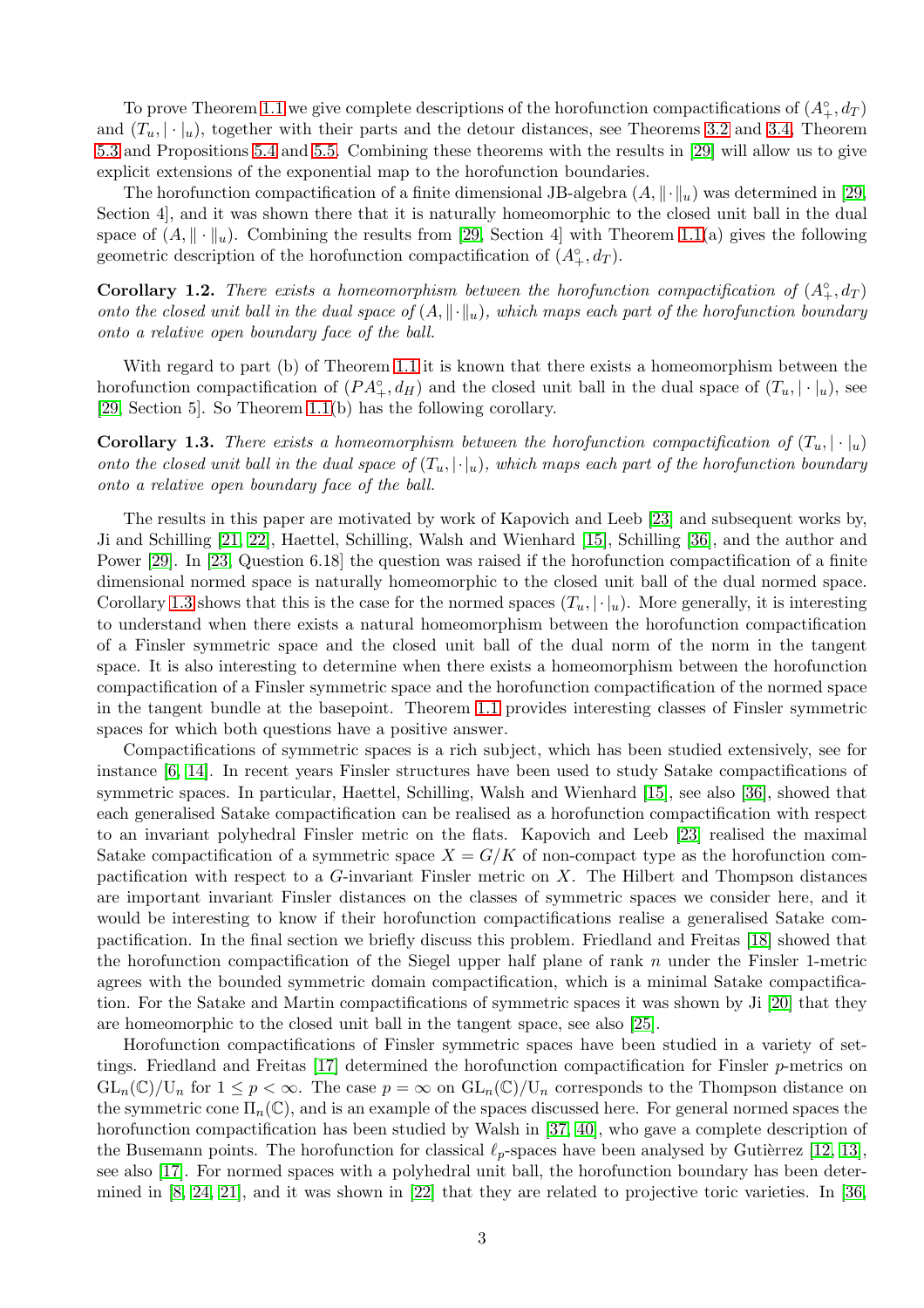Chapter 3] Schilling showed that the horofunction compactification is homeomorphic to the closed dual unit ball for various classes of normed spaces including certain  $l_1$ -sums of normed spaces. The Thompson distance horofunctions on general finite dimensional cones were studied by Walsh in [\[39\]](#page-21-13), who gave a general charaterisation of the Busemann points and the detour distance. In Section [3](#page-6-1) we will give an explicit description of the Thompson distance horofunctions and the detour distance on symmetric cones in terms of the underlying Jordan algebra. As we shall see, the Jordan algebra structure and the symmetry of the space will allow us to give simple and direct proofs of these characterisations. The horofunctions for general Hilbert distance spaces were studied in [\[38\]](#page-21-14), see also [\[9\]](#page-20-11). For Riemannian symmetric spaces the horofunction compactification is homeomorphic to the Euclidean ball, see [\[10\]](#page-20-12). In fact, for  $CAT(0)$ spaces it is known that the horofunction compactifications coincides with the visual boundary, see [\[5,](#page-20-13) [7\]](#page-20-14).

## 2 Preliminaries

To fix the terminology and notation we recall the basic concepts and results concerning the horofunction compactification, the Hilbert and Thompson distances on cones, and the theory of symmetric cones.

#### 2.1 Horofunction compactifications

Let  $(M, d)$  be a metric space and  $\mathbb{R}^M$  be the space of all real functions on M equipped with the topology of pointwise convergence. Fix a basepoint  $b \in M$ , and let  $\text{Lip}_b^c(M)$  denote the set of all c-Lipschitz functions  $h \in \mathbb{R}^M$  such that  $h(b) = 0$ , so  $|h(x) - h(y)| \le cd(x, y)$  for all  $x, y \in M$ . Then  $\text{Lip}_b^c(M)$  is a compact subset of  $\mathbb{R}^M$ . For  $y \in M$  define the real valued function,

$$
h_y(z) = d(z, y) - d(b, y) \quad \text{with } z \in M. \tag{2.1}
$$

Then  $h_y(b) = 0$  and  $|h_y(z) - h_y(w)| = |d(z, y) - d(w, y)| \le d(z, w)$ . Thus,  $h_y \in \text{Lip}_b^1(M)$  for all  $y \in M$ . Using the fact that  $\mathrm{Lip}_b^1(M)$  is compact, one defines the *horofunction compactification* of  $(M, d)$  to be the closure of  $\{h_y: y \in M\}$  in  $\mathbb{R}^M$ , which we denote by  $\overline{M}^h$ . Its elements are called *metric functionals*, and the boundary  $\partial \overline{M}^h = \overline{M}^h \setminus \{h_y : y \in M\}$  is called the *horofunction boundary*. The metric functionals in  $\partial \overline{M}^h$  are called *horofunctions*.

The topology of pointwise convergence on  $\mathrm{Lip}_b^1(M)$  coincides with the topology of uniform convergence on compact sets, see [\[32,](#page-21-15) Section 46]. If  $(M, d)$  is separable, then the topology of pointwise convergence on Lip<sup>1</sup><sub>b</sub> $(M)$  is metrisable, and in that case each horofunction is the limit of a sequence  $(x^n)$  in M. If  $(M, d)$  is proper (i.e. closed balls are compact) and geodesic, then the embedding  $\iota: y \in M \mapsto h_y \in \mathbb{R}^M$ is a homeomorphism from M onto  $\iota(M)$ , and  $\overline{M}^h$  is a compactification in the usual topological sense. Recall that a map  $\gamma$  from a (possibly unbounded) interval  $I \subseteq \mathbb{R}$  into a metric space  $(M, d)$  is called a geodesic path if

$$
d(\gamma(s), \gamma(t)) = |s - t| \quad \text{for all } s, t \in I.
$$

The image,  $\gamma(I)$ , is called a *geodesic*, and a metric space  $(M, d)$  is said to be *geodesic* if for each  $x, y \in M$ there exists a geodesic path  $\gamma: [a, b] \to M$  connecting x and y, i.e,  $\gamma(a) = x$  and  $\gamma(b) = y$ .

The following well-known fact will be useful in the sequel. see [\[35,](#page-21-16) Theorem 4.7].

<span id="page-3-0"></span>**Lemma 2.1.** If  $(M, d)$  is a proper geodesic metric space, then  $h \in \partial \overline{M}^h$  if and only if there exists a sequence  $(x^n)$  in M with  $d(b, x^n) \to \infty$  such that  $(h_{x^n})$  converges to  $h \in \overline{M}^h$  as  $n \to \infty$ .

A path  $\gamma: T \to M$ , where  $T \subseteq [0,\infty)$  is unbounded and  $0 \in T$ , is called an *almost geodesic* if for all  $\varepsilon > 0$  there exists an  $M \geq 0$  such that

$$
|d(\gamma(t), \gamma(s)) + d(\gamma(s), \gamma(0)) - t| < \varepsilon \quad \text{for all } s, t \in T \text{ with } t \ge s \ge M.
$$

The notion of an almost geodesic sequence goes back to Rieffel [\[35\]](#page-21-16) and was further developed by Walsh and co-workers in [\[1,](#page-20-15) [30,](#page-21-17) [40\]](#page-21-11). In particular, every almost geodesic yields a horofunction for a proper geodesic metric space [\[35,](#page-21-16) Lemma 4.5].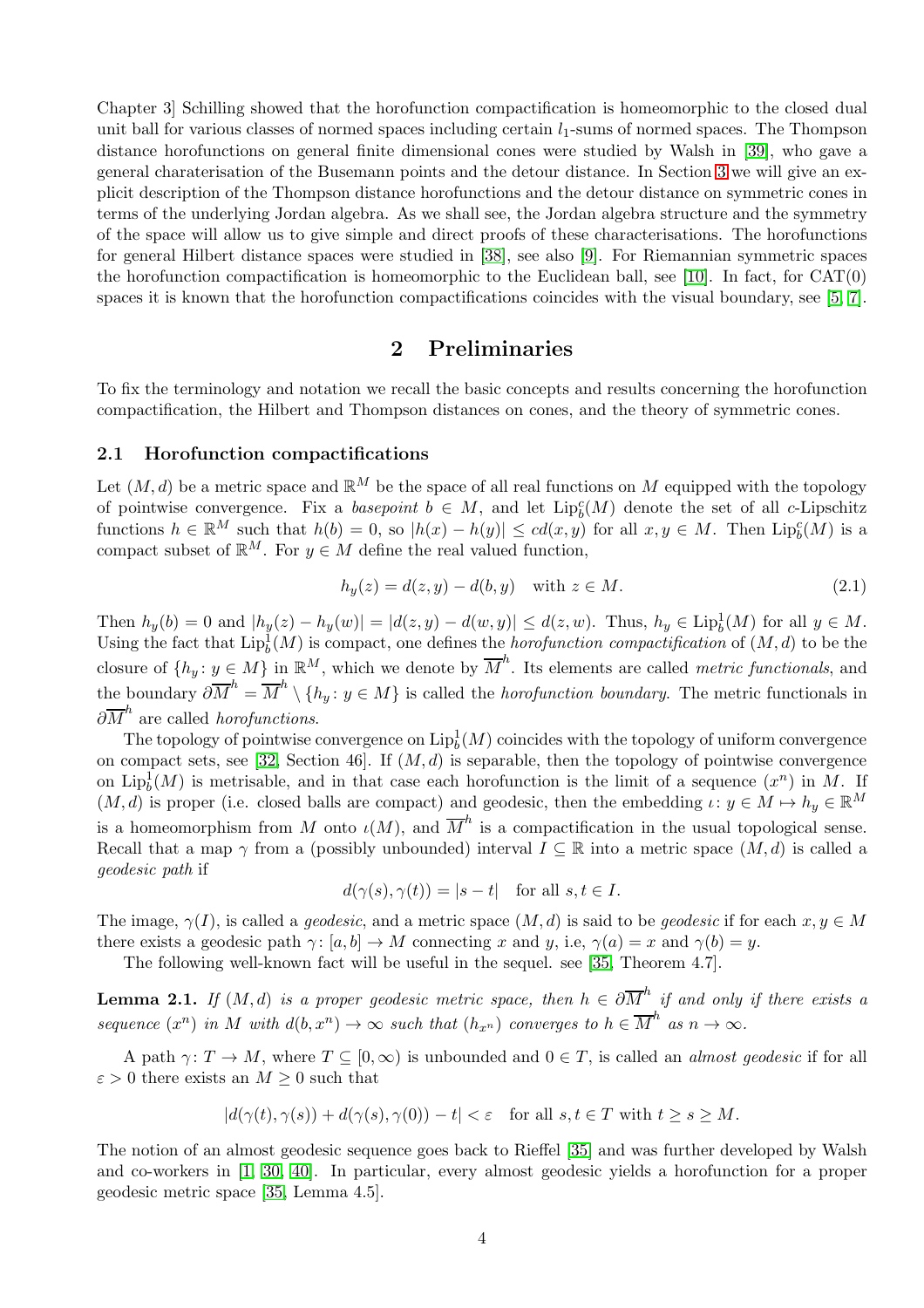**Lemma 2.2.** Let  $(M, d)$  be a proper geodesic metric space. If  $\gamma$  is an almost geodesic in M, then

$$
h(z) = \lim_{t \to \infty} d(z, \gamma(t)) - d(b, \gamma(t))
$$

exists for all  $z \in M$  and  $h \in \partial \overline{M}^h$ .

A horofunction h in a proper geodesic metric space  $(M, d)$ , is called a *Busemann point* if it is the limit of an almost geodesic  $\gamma$  in M, and we denote the collection of all Busemann points by  $\mathcal{B}_M$ .

Suppose that h and h' are horofunctions of a proper geodesic metric space  $(M, d)$ . Let  $W_h$  be the collection of neighbourhoods of h in  $\overline{M}^h$ . The *detour cost* is defined by

$$
H(h, h') = \sup_{W \in W_h} \left( \inf_{x \colon \iota(x) \in W} d(b, x) + h'(x) \right),
$$

and the *detour distance* is given by  $\delta(h, h') = H(h, h') + H(h', h)$ .

It is known, see for instance [\[30,](#page-21-17) Lemma 3.1], that if  $\gamma: T \to M$  is an almost geodesic converging to a horofunction  $h$ , then

<span id="page-4-0"></span>
$$
H(h, h') = \lim_{t \to \infty} d(b, \gamma(t)) + h'(\gamma(t))
$$
\n(2.2)

for all horofunctions  $h'$ . It is also known, that on the set of Busemann points  $\mathcal{B}_M$  the detour distance is a metric, where points can be at infinite distance from each other, see e.g. [\[30,](#page-21-17) Proposition 3.2]. The detour distance yields a partition of  $\mathcal{B}_M$  into equivalence classes, called parts, where h and h' are equivalent if  $\delta(h, h') < \infty$ .

#### 2.2 Cones and the Hilbert and Thompson distances

Let A be a real vector space. A cone  $A_+$  in A is a convex subset such that  $\lambda A_+ \subseteq A_+$  for all  $\lambda \geq 0$  and  $A_+ \cap -A_+ = \{0\}.$  A cone  $A_+$  induces a partial ordering  $\leq$  on A by  $x \leq y$  if  $y-x \in A_+$ . We write  $x < y$ if  $x \leq y$  and  $x \neq y$ . The cone  $A_+$  is said to be Archimedean if for each  $x \in A$  and  $y \in A_+$  with  $nx \leq y$ for all  $n \geq 1$ , we have that  $x \leq 0$ . A point  $u \in A_+$  is called an *order-unit* if for each  $x \in A$  there exists  $\lambda \geq 0$  such that  $-\lambda u \leq x \leq \lambda u$ . The triple  $(A, A_+, u)$ , where  $A_+$  is an Archimedean cone and u is an order-unit, is called an order-unit space, see [\[2,](#page-20-16) Chapter 1]. An order-unit space can be equipped with the order-unit norm,

$$
||x||_u = \inf\{\lambda \ge 0 \colon -\lambda u \le x \le \lambda u\}.
$$

So for each  $x \in A$  we have that  $-\|x\|_{u}u \leq x \leq \|x\|_{u}u$ . Moreover, the cone  $A_{+}$  is closed with respect to the order-unit norm. The interior of  $A_+$  will be denoted by  $A_+^{\circ}$ , and is nonempty, as  $u \in A_+^{\circ}$ .

Given  $x \in A$  and  $y \in A_+$ , we say that y dominates x if there exist  $\alpha, \beta \in \mathbb{R}$  such that  $\alpha y \leq x \leq \beta y$ . In that case, we let

$$
M(x/y) = \inf \{ \beta \in \mathbb{R} \colon x \le \beta y \} \quad \text{and} \quad m(x/y) = \sup \{ \alpha \in \mathbb{R} \colon \alpha y \le x \}.
$$

We note that for each  $x \in A$  we have that  $||x||_u = \max\{M(x/u), M(-x/u)\}\$ . If  $w \in A^{\circ}_+$ , then w dominates each  $x \in A$ , as it is an order-unit. In that case we define

$$
|x|_w = M(x/w) - m(x/w) \text{ for } x \in A.
$$

It can be shown that  $|\cdot|_w$  is a semi-norm on A, see [\[27,](#page-21-18) Lemma A.1.1], and  $|x|_w = 0$  if and only if  $x = \lambda w$ for some  $\lambda \in \mathbb{R}$ . So,  $|\cdot|_w$  is a genuine norm on the quotient space  $A/\mathbb{R}w$ . Furthermore,

<span id="page-4-1"></span>
$$
|x + \lambda w|_w = |x|_w \quad \text{for all } \lambda \in \mathbb{R} \text{ and } x \in V. \tag{2.3}
$$

The domination relation yields an equivalence relation on  $A_+$  by  $x \sim y$  if y dominates x and x dominates y. So,  $x \sim y$  if and only if there exist  $0 < \alpha \leq \beta$  such that  $\alpha y \leq x \leq \beta y$ . The equivalence classes are called parts of  $A_{+}$ . The parts of a cone in a finite dimensional order-unit space correspond to the relative interiors of its faces, see [\[27,](#page-21-18) Lemma 1.2.2].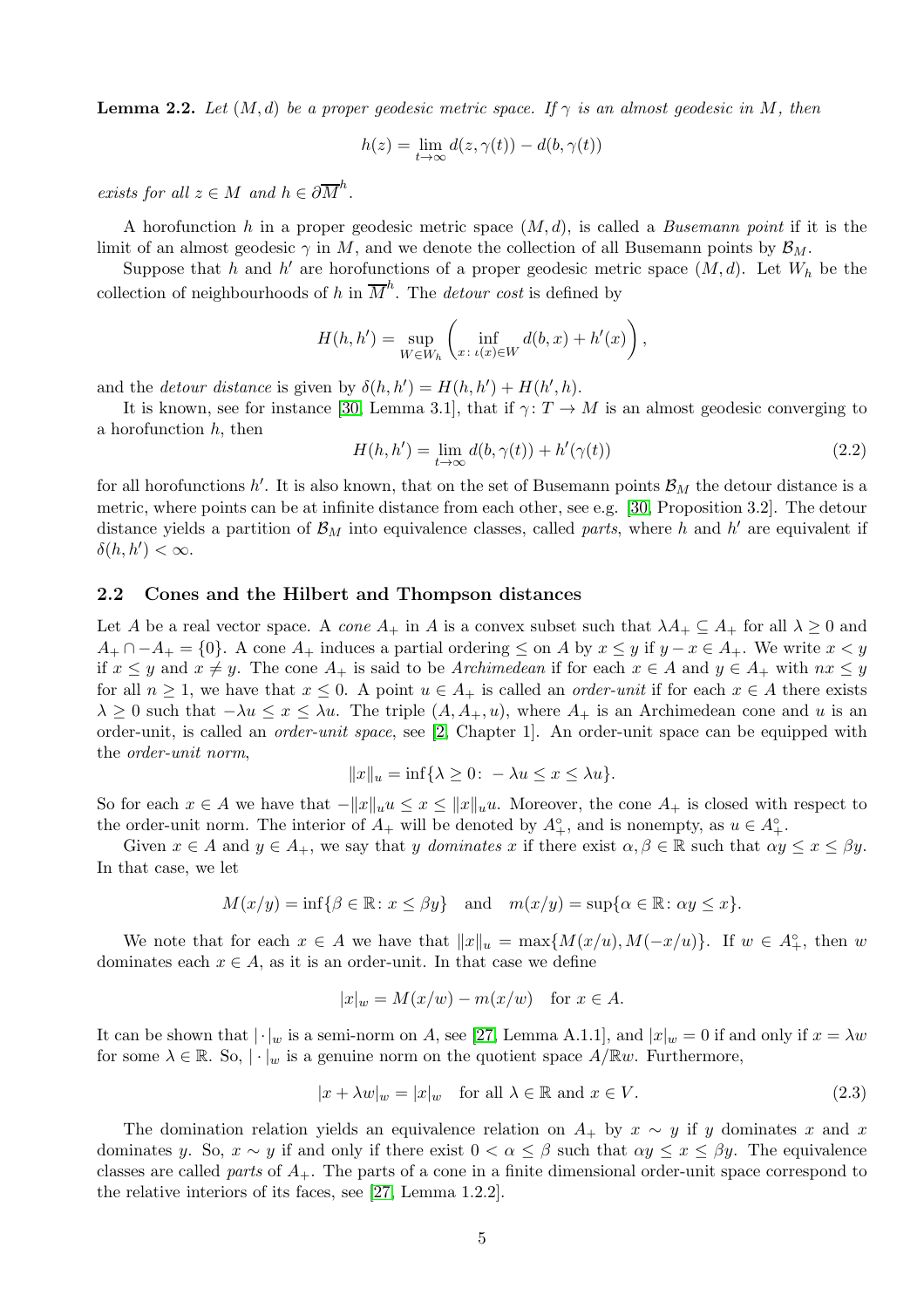The *Thompson distance* on  $A_+$  is defined follows:

$$
d_T(x, y) = \max\{\log M(x/y), \log M(y/x)\}\
$$

for all  $x \sim y$  with  $y \neq 0$ ,  $d_T (0, 0) = 0$ , and  $d_T (x, y) = \infty$  otherwise. The Thompson distance is a metric on each part of  $A_+$ , see [\[27,](#page-21-18) Chapter 2]. In particular, it is a metric on  $A_+^{\circ}$ .

Likewise, the *Hilbert distance* on  $A_+$  is given by,

$$
d_H(x, y) = \log M(x/y) + \log M(y/x)
$$

for all  $x \sim y$  with  $y \neq 0$ ,  $d_H(0, 0) = 0$ , and  $d_H(x, y) = \infty$  otherwise. We note that  $d_H(\lambda x, \mu y) = d_H(x, y)$ for all  $x, y \in A_+$  and  $\lambda, \mu > 0$ , so  $d_H$  is not a metric on each part. It is, however, a metric between pairs of rays in each part of  $A_+$ , see [\[27,](#page-21-18) Proposition 2.1.1].

In the sequel the following fact will be useful. The function  $(x, y) \mapsto M(x/y)$  is continuous on  $A_+ \times A^{\circ}_+$ , see [\[26,](#page-21-19) Lemma 2.2].

#### 2.3 Symmetric cones and Euclidean Jordan algebras

The interior  $A^{\circ}_{+}$  of a cone  $A_{+}$  in a finite dimensional real vector space A is called a *symmetric cone* if

(1) there exists an inner product  $(\cdot | \cdot)$  on A such that  $A_+$  is self-dual, i.e.,

$$
A_{+} = A_{+}^{*} = \{ y \in A \colon (y \mid x) \ge 0 \text{ for all } x \in A_{+} \}.
$$

(2)  $A^{\circ}_{+}$  is homogeneous, i.e.,  $Aut(A_{+}) = \{g \in GL(A) : g(A_{+}) = A_{+}\}\$ acts transitively on  $A^{\circ}_{+}$ .

The Koecher-Vinberg theorem say that there is a one-to-one correspondence between the symmetric cones and the interiors of the cones of squares in finite dimensional formally real Jordan algebras (with unit). Recall that a *real Jordan algebra* is a real vector space A with a commutative bilinear product  $(x, y) \in A \times A \mapsto x \bullet y \in A$  satisfying the *Jordan identity*,  $x^2 \bullet (x \bullet y) = x \bullet (x^2 \bullet y)$ . A Jordan algebra A is said to be *formally real* if  $x^2 + y^2 = 0$  implies  $x = 0$  and  $y = 0$ .

Throughout this article we will denote the unit in the Jordan algebra by  $u$ . The unit  $u$  is an order-unit for the cone  $A_+ = \{x^2 \colon x \in A\}$ . We will consider the formally real Jordan algebras A as order-unit spaces  $(A, A_+, u)$ , where  $A_+$  is the cone of squares and u is the unit, and equip it with the order-unit norm. These normed spaces are precisely the finite dimensional JB-algebras, see [\[3,](#page-20-0) Theorem 1.11].

Throughout we will fix the rank of the Jordan algebra  $A$  to be  $r$ . In a finite dimensional formally real Jordan algebra A each  $x \in A$  has a spectrum,  $\sigma(x) = \{\lambda \in \mathbb{R} : \lambda u - x$  is not invertible}, and we have that  $A_+ = \{x \in V : \sigma(x) \subset [0, \infty)\}\.$  We write  $\Lambda(x) = M(x/u)$  and note that

$$
\Lambda(x) = \max\{\lambda \colon \lambda \in \sigma(x)\},\
$$

so that

$$
||x||_u = \max\{\Lambda(x), \Lambda(-x)\} = \max\{|\lambda| \colon \lambda \in \sigma(x)\}\
$$

for all  $x \in A$ . We also note that  $\Lambda(x + \mu u) = \Lambda(x) + \mu$  for all  $x \in A$  and  $\mu \in \mathbb{R}$ . Moreover, if  $x \leq y$ , then  $\Lambda(x) \leq \Lambda(y)$ .

Recall that  $p \in A$  is an *idempotent* if  $p^2 = p$ . If, in addition, p is non-zero and cannot be written as the sum of two non-zero idempotents, then it is said to be a primitive idempotent. The set of all primitive idempotent is denoted  $\mathcal{J}_1(A)$  and is known to be a compact set [\[19\]](#page-21-20). Two idempotents p and q are said to be orthogonal if  $p \bullet q = 0$ , which is equivalent to  $(p|q) = 0$ . According to the spectral theorem [\[16,](#page-20-2) Theorem III.1.2], each x has a spectral decomposition,  $x = \sum_{i=1}^{r} \lambda_i p_i$ , where each  $p_i$  is a primitive idempotent, the  $\lambda_i$ 's are the eigenvalues of x (including multiplicities), and  $p_1, \ldots, p_r$  is a Jordan frame, i.e., the  $p_i$ 's are mutually orthogonal and  $p_1 + \cdots + p_r = u$ . Moreover,  $\text{tr} x = \sum_{i=1}^r \lambda_i$  and  $\det x = \prod_{i=1}^r \lambda_i$ .

For  $x \in A$  we denote the *quadratic representation* by  $U_x: A \to A$ , which is the linear map,  $U_x y =$  $2x \bullet (x \bullet y) - x^2 \bullet y$ . If  $x \in A$  is invertible, then  $U_x$  is invertible and  $U_x(A_+) = A_+$ , see [\[16,](#page-20-2) Proposition III.2.2].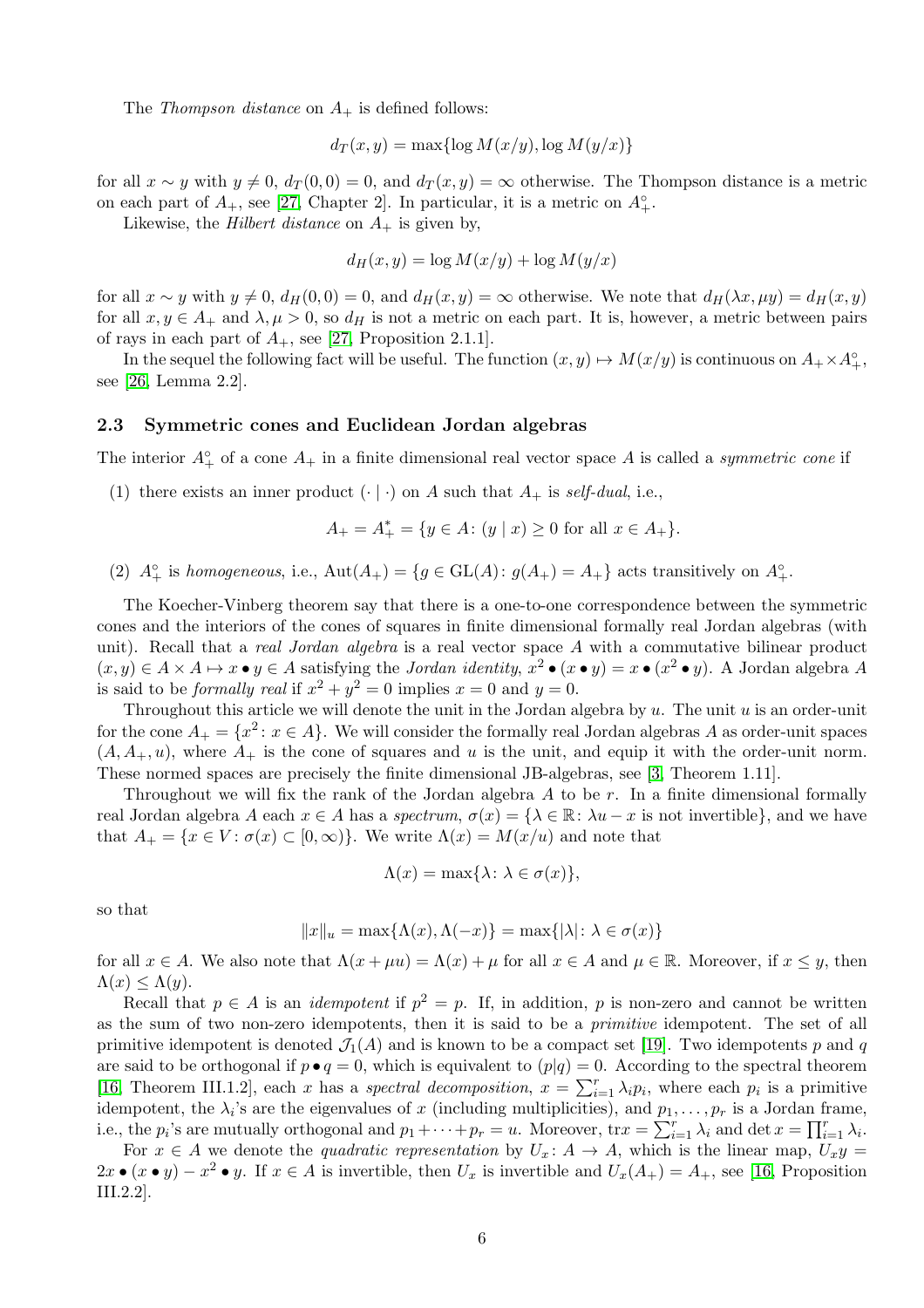Given a Jordan frame  $p_1, \ldots, p_r$  in A and  $I \subseteq \{1, \ldots, r\}$  nonempty, we write  $p_I = \sum_{i \in I} p_i$  and we let  $A(p_I) = U_{p_I}(A)$ . Recall [\[16,](#page-20-2) Theorem IV.1.1] that  $A(p_I)$  is the Peirce 1-space of the idempotent  $p_I$ , i.e,  $A(p_I) = \{x \in A : p_I \bullet x = x\}$ , which is a subalgebra. Given  $z \in A(p_I)$ , we write  $\Lambda_{A(p_I)}(z)$  to denote the maximal eigenvalue of z in the Jordan subalgebra  $A(p_I)$  with unit  $p_I$ . So  $\Lambda_{A(p_I)}(z) = \inf{\lambda : z \le \lambda p_I}$ .

## 3 Thompson distance horofunctions

<span id="page-6-1"></span>Let  $A^{\circ}_{+}$  be a symmetric cone. For  $x, y \in A^{\circ}_{+}$  we have that  $x \leq \lambda y$  if and only if  $U_{y^{-1/2}} x \leq \lambda u$ . Therefore  $\log M(x/y) = \log \max \sigma(U_{y^{-1/2}}x) = \max \sigma(\log U_{y^{-1/2}}x)$ . We also have that

$$
\inf\{\lambda > 0\colon y \le \lambda x\} = (\sup\{\mu > 0\colon \mu y \le x\})^{-1} = (\sup\{\mu > 0\colon \mu u \le U_{y^{-1/2}}x\})^{-1} = (\min \sigma(U_{y^{-1/2}}x))^{-1},
$$

so that  $\log M(y/x) = \log(\min \sigma(U_{y-1/2} x))^{-1} = -\min \sigma(\log U_{y-1/2} x)$ . So the Thompson distance satisfies

$$
d_T(x,y) = \max\{\max \sigma(\log U_{y^{-1/2}}x), -\min \sigma(\log U_{y^{-1/2}}x)\} = \|\log U_{y^{-1/2}}x\|_u.
$$

The symmetry at  $x \in A_+^{\circ}$  is given by  $S_x(y) = U_x y^{-1}$  for  $y \in A_+^{\circ}$ . It can be shown that

<span id="page-6-3"></span>
$$
M(x^{-1}/y^{-1}) = M(y/x) \quad \text{for } x, y \in A_+^{\circ}, \tag{3.1}
$$

see [\[28,](#page-21-2) p. 1518]. Thus, for each  $x \in A_+^{\circ}$  the symmetry  $S_x: A_+^{\circ} \to A_+^{\circ}$  is a  $d_T$ -isometry.

The following observation will be useful when determining the Thompson distance horofunctions for symmetric cones.

<span id="page-6-4"></span>**Lemma 3.1.** Let  $p_1, \ldots, p_k$  be orthogonal primitive idempotents in a finite dimensional formally real Jordan algebra A. The restriction of  $\exp_u: (A, \|\cdot\|_u) \to (A_+^{\circ}, d_T)$  to  $\text{Span}(\{p_1, \ldots, p_k\})$  is an isometry. Moreover, if  $x, w \in \text{Span}(\{p_1, \ldots, p_k\})$  with  $||w||_u = 1$  and  $\gamma(t) = tw + x$  for  $t \in \mathbb{R}$ , then  $\psi: t \mapsto \exp_u(\gamma(t))$ is a geodesic in  $(A_+^{\circ}, d_T)$ .

*Proof.* For  $y, z \in \text{Span}(\{p_1, \ldots, p_k\})$  we have that

$$
d_T(\exp_u(y), \exp_u(z)) = d_T(e^y, e^z) = ||\log U_{e^{-z/2}}e^y||_u = ||\log e^{y-z}||_u = ||y-z||_u.
$$

The second assertion now easily follows, as  $d_T(\exp_u(\gamma(t)), \exp_u(\gamma(s))) = ||(t - s)w||_u = |t - s|$  for all  $s, t \in \mathbb{R}$ .  $\Box$ 

We now give a complete description of the Thompson distance horofunctions on symmetric cones.

<span id="page-6-0"></span>**Theorem 3.2.** If  $A^{\circ}_{+}$  is a symmetric cone, then the horofunctions of  $(A^{\circ}_{+}, d_T)$  are all the functions of the form

<span id="page-6-2"></span>
$$
h(x) = \max\{\log M(y/x), \log M(z/x^{-1})\} \quad \text{for } x \in A_+^{\circ},\tag{3.2}
$$

where  $y, z \in A_+$  with  $y \bullet z = 0$  and  $\max\{\|y\|_u, \|z\|_u\} = 1$ . Here we use the convention that if y or z is 0, then the corresponding term is omitted from the maximum. Moreover, each horofunction is a Busemann point.

*Proof.* We first show that each horofunction is of the from  $(3.2)$ . Let  $(y^n) \in A^{\circ}_+$  be such that  $h_{y^n} \to h$ where h is a horofunction. By Lemma [2.1](#page-3-0) we know that  $d_T(y^n, u) \to \infty$ . Let  $r_n = e^{d_T(y^n, u)}$  and  $z^n = (y^n)^{-1}$  for all n. Then  $y^n \le r_n u$  and  $z^n \le r_n u$ . Set  $\hat{y}^n = y^n/r_n$  and  $\hat{z}^n = z^n/r_n$ . By taking a subsequence we may assume that  $\hat{y}^n \to y$  and  $\hat{z}^n \to z$ , as  $\hat{y}^n, \hat{z}^n \le u$  for all n. As  $\hat{y}^n \bullet \hat{z}^n = u/r_n^2 \to 0$ , we conclude that  $y \bullet z = 0$ .

Also note that as  $||y^n||_u = M(y^n/u)$  and  $||z^n||_u = M(z^n/u) = M(u/y^n)$ , we get that

$$
r_n = e^{d_T(y^n, u)} = \max\{M(y^n/u), M(u/y^n)\} = \max\{\|y^n\|_u, \|z^n\|_u\},\
$$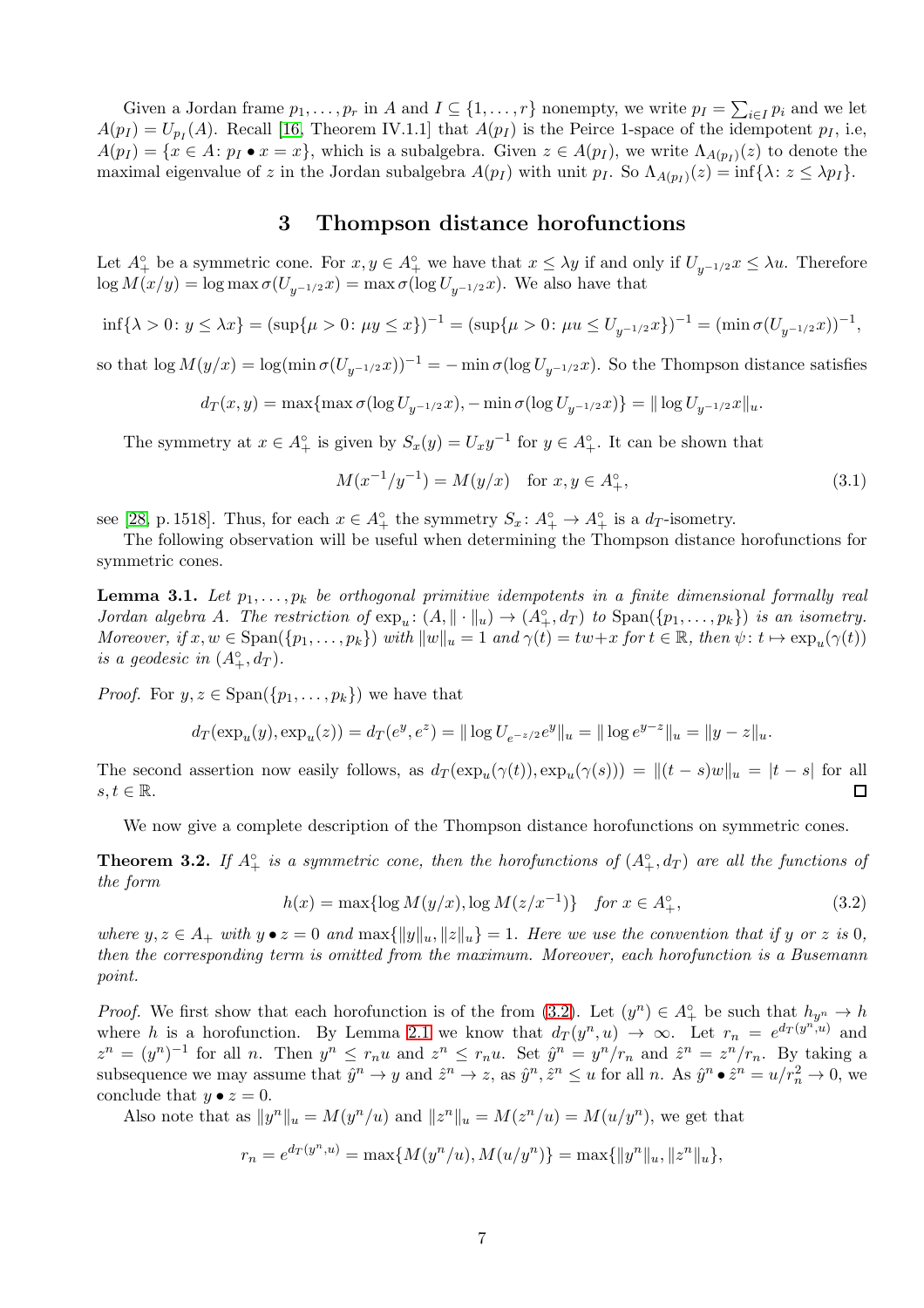so that  $\max\{\|y\|_u, \|z\|_u\} = \max\{\|\hat{y}^n\|_u, \|\hat{z}^n\|_u\} = 1$ . Using [\(3.1\)](#page-6-3) we find for  $x \in A_+^{\circ}$  that

$$
h(x) = \lim_{n \to \infty} \max \{ \log M(y^n/x), \log M(x/y^n) \} - \log r_n
$$
  
= 
$$
\lim_{n \to \infty} \max \{ \log(r_n^{-1} M(y^n/x)), \log(r_n^{-1} M(z^n/x^{-1})) \}
$$
  
= 
$$
\lim_{n \to \infty} \max \{ \log M(\hat{y}^n/x), \log M(\hat{z}^n/x^{-1}) \}.
$$

Note that if  $w^n, v \in A^{\circ}_+$  with  $w^n \to 0$ , then  $M(w^n/v) \to M(0/v) = 0$  by the continuity of the M function ([\[26,](#page-21-19) Lemma 2.2]). As  $h(x) \geq -d_T(x, u)$  for all  $x \in A_+^{\circ}$ , we deduce from the previous equality that  $h(x) = \max\{\log M(y/x), \log M(z/x^{-1})\},\$  where if  $y = 0$  or  $z = 0$ , the corresponding term is omitted from the maximum.

To show that each function of the form [\(3.2\)](#page-6-2) is a horofunction, let  $y, z \in A_+$  with  $\max{\{\|y\|_u, \|z\|_u\}} = 1$ and  $y \bullet z = 0$ . We will discuss the case where y and z are both non-zero. The other cases can be proved in the same fashion and are left to the reader.

Using the spectral decomposition we can write

$$
y = \sum_{i \in I} e^{-\alpha_i} p_i
$$
 and  $z = \sum_{j \in J} e^{-\alpha_j} p_j$ ,

where  $\min{\{\alpha_k : k \in I \cup J\}} = 0$ , and the  $p_k$ 's are mutually orthogonal primitive idempotents. Set  $p_I = \sum_{i \in I} p_I$  and  $p_J = \sum_{j \in J} p_j$ . So  $p_I \bullet p_J = 0$ , and hence orthogonal idempotents in A. Let  $v =$  $-\sum_{i\in I}\alpha_i p_i + \sum_{j\in J}\alpha_j p_j$  and  $w = p_I - p_J$ . Note that  $w \in \text{Span}(\{p_k : k \in I \cup J\})$ . For  $t > 0$  let  $\gamma(t) = tw + v.$ 

From Lemma [3.1](#page-6-4) we know that  $\psi: t \mapsto \exp_u(\gamma(t))$  is a geodesic in  $A^{\circ}_{+}$ , and for all  $t > 0$  sufficiently large we have that

$$
d_T(\psi(t), u) = || \log e^{tw+v} ||_u = ||tw + v||_u = \max\{|t - \alpha_k| : k \in I \cup J\} = t,
$$

as  $\min\{\alpha_k : k \in I \cup J\} = 0$ . Moreover,  $\psi(t)^{-1} = e^{-(tw+v)}$ . Thus,

 $\lim_{t\to\infty}e^{-t}\psi(t)=\lim_{t\to\infty}\sum_{k=1}$ i∈I  $e^{-\alpha_i}p_i+\sum$ j∈J  $e^{-2t+\alpha_j}p_j + e^{-t}(u - p_I - p_J) = y$ 

and

$$
\lim_{t \to \infty} e^{-t} \psi(t)^{-1} = \lim_{t \to \infty} \sum_{i \in I} e^{-2t + \alpha_i} p_i + \sum_{j \in J} e^{-\alpha_j} p_j + e^{-t} (u - p_I - p_J) = z.
$$

Now using [\(3.1\)](#page-6-3) we deduce for each  $x \in A_+^{\circ}$  that

$$
\lim_{t \to \infty} d_T(x, \psi(t)) - d_T(\psi(t), u) = \lim_{t \to \infty} \max \{ \log M(\psi(t)/x), \log M(x/\psi(t)) \} - t
$$
\n
$$
= \lim_{t \to \infty} \max \{ \log M(e^{-t}\psi(t)/x), \log M(e^{-t}\psi(t)^{-1}/x^{-1}) \}
$$
\n
$$
= \max \{ \log M(y/x), \log M(z/x) \},
$$

as  $v \in A_+ \mapsto M(v/w)$  is continuous for all  $w \in A_+^{\circ}$  by [\[26,](#page-21-19) Lemma 2.2]. We conclude that the function of the form [\(3.2\)](#page-6-2) is a horofunction. In fact, it is a Busemann point, as  $t \mapsto \psi(t)$  is a geodesic.  $\Box$ 

In the case of  $\Pi_n(\mathbb{C})$  we get that the horofunctions are the functions  $h: \Pi_n(\mathbb{C}) \to \mathbb{R}$  of the form:

$$
h(X) = \max\{\log \max \sigma(X^{-1/2}AX^{-1/2}), \log \max \sigma(X^{1/2}BX^{1/2})\},\
$$

where A and B are positive semi-definite, with  $\max{\max \sigma(A), \max \sigma(B)} = 1$  and  $1/2(AB + BA) = 0$ .

**Remark 3.3.** We see from the proof of Theorem [3.2](#page-6-0) that each horofunction of  $(A^{\circ}_{+}, d_T)$  is obtained as the limit of a geodesic in the span of a Jordan frame. This is in agreement with [\[15,](#page-20-3) Lemma 4.4], which implies that each horofunction of  $(A_+^{\circ}, d_T)$  arises as a limit of a sequence in a flat. In fact, if h is a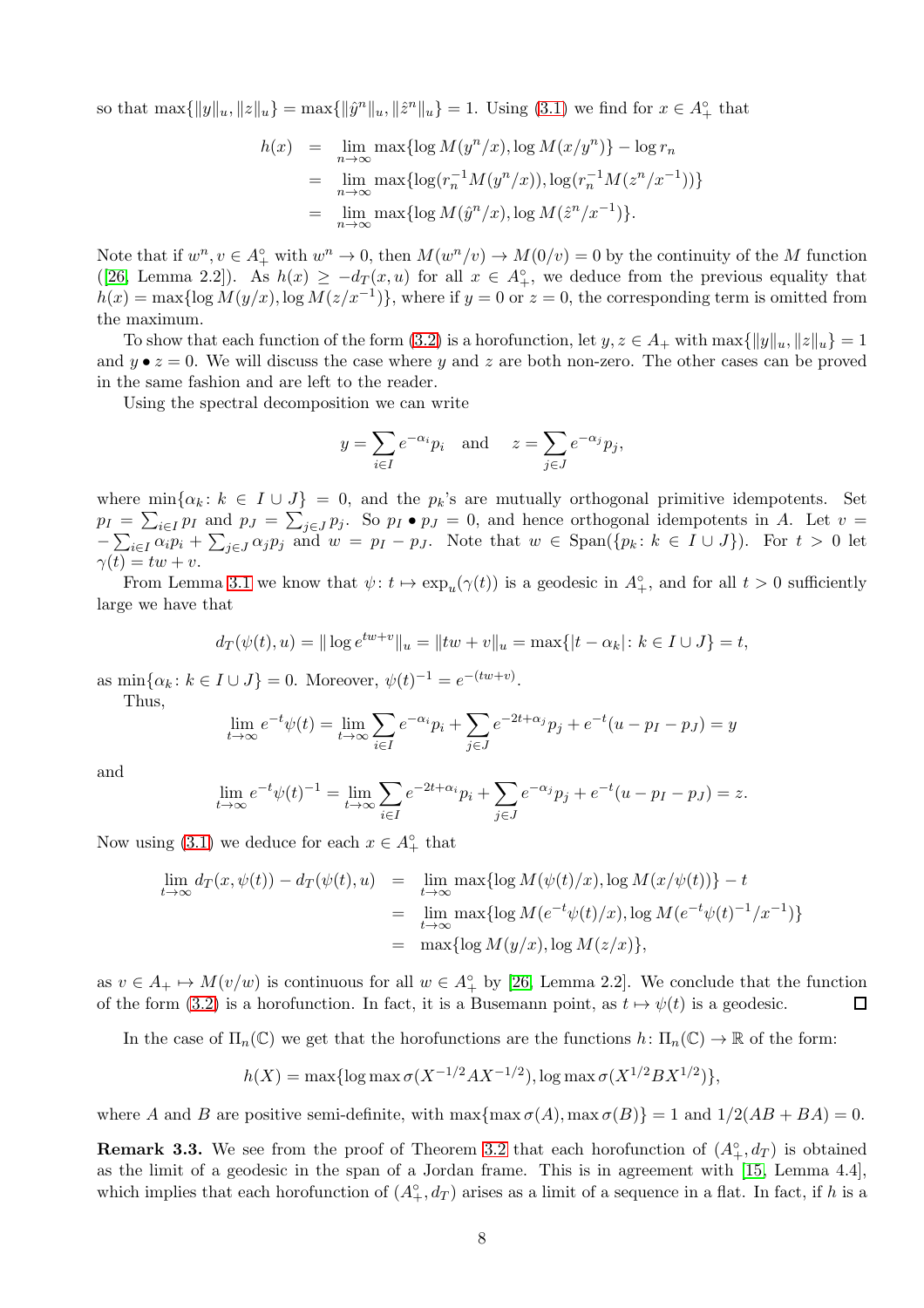horofunction given by  $h(x) = \max\{\log M(y/x), \log M(z/x^{-1})\}$ , where  $y = \sum_{i \in I} e^{-\alpha_i} p_i$ ,  $z = \sum_{j \in J} e^{-\alpha_j} p_j$ , then  $\psi: t \mapsto \exp_u(\gamma(t))$ , with

$$
\gamma(t) = t \left( \sum_{i \in I} p_i - \sum_{j \in J} p_j \right) - \sum_{i \in I} \alpha_i p_i + \sum_{j \in J} \alpha_j p_j
$$

for  $t > 0$ , is a geodesic  $A^{\circ}_{+}$  converging to h.

To analyse the parts and the detour distance, the following observation is useful. If  $(V_i, C_i, u_i)$ ,  $i = 1, 2$ , are order-unit spaces, then the product space  $V_1 \oplus V_2$  is an order unit space with cone  $C_1 \times C_2$ and order unit  $u = (u_1, u_2)$ . Moreover, for  $x = (x_1, x_2), y = (y_1, y_2) \in C_1 \times C_2$  we have that

 $M(x/y) = \max\{M(x_1/y_1), M(x_2/y_2)\}.$ 

Indeed, if  $x \le \lambda y$ , then  $\lambda y - x \in C_1 \times C_2$ , and hence  $\lambda y_1 - x_1 \in C_1$  and  $\lambda y_2 - x_2 \in C_2$ . So  $\lambda \ge$ max $\{M(x_1/y_1), M(x_2/y_2)\}\$ . On the hand, if  $x_1 \le \mu y_1$  and  $x_2 \le \mu y_2$ , then  $\mu y - x \in C_1 \times C_2$ , so that  $\mu \geq M(x/y)$ .

<span id="page-8-0"></span>**Theorem 3.4.** Suppose that h and h' are horofunctions in  $\overline{A_+^{\circ}}$  $\stackrel{h}{\cdot}$ , where

$$
h(x) = \max\{\log M(y/x), \log M(z/x^{-1})\} \text{ and } h'(x) = \max\{\log M(y'/x), \log M(z'/x^{-1})\} \text{ for } x \in A_+^{\circ}.
$$

Let  $y = \sum_{i \in I} e^{-\alpha_i} p_i$ ,  $z = \sum_{j \in J} e^{-\alpha_j} p_j$ , and set  $p_I = \sum_{i \in I} p_i$  if  $y \neq 0$ , and  $p_J = \sum_{j \in J} p_j$  if  $z \neq 0$ . Then h and h' are in the same part if and only if  $y \sim y'$  and  $z \sim z'$ . Moreover, in that case,

 $\delta(h, h') = d_H((y, z), (y', z')), \text{ where } (y, z), (y', z') \in U_{p_I}(A) \oplus U_{p_J}(A)$ 

and  $d_H$  is the Hilbert distance on the product cone  $U_{p_I}(A)_+ \times U_{p_J}(A)_+$ . Here, if y or z is 0, we omit the corresponding term in the sum  $U_{p_I}(A) \oplus U_{p_J}(A)$ .

*Proof.* We use [\(2.2\)](#page-4-0) to determine the detour cost  $H(h, h')$ . Note that as  $||y||_u = 1$  or  $||z||_u = 1$ , we have that  $\min\{\alpha_k : k \in I \cup J\} = 0$ . Using the notation as in the proof of Theorem [3.2](#page-6-0) we let  $v =$  $-\sum_{i\in I}\alpha_i p_i + \sum_{j\in J}\alpha_j p_j$  and  $w = p_I - p_J$ , so  $w \in \text{Span}(\{p_k : k \in I \cup J\})$ . For  $t > 0$  let  $\gamma(t) = tw + v$ . From Lemma [3.1](#page-6-4) we know that  $\psi: t \mapsto \exp_u(\gamma(t))$  is a geodesic in  $A^{\circ}_{+}$ , and for all  $t > 0$  sufficiently large we have that

$$
d_T(\psi(t), u) = || \log e^{tw+v} ||_u = ||tw + v||_u = \max\{|t - \alpha_k| : k \in I \cup J\} = t,
$$

as  $\min\{\alpha_k : k \in I \cup J\} = 0$ . Moreover,  $\psi(t)^{-1} = e^{-(tw+v)}$  and  $h_{\psi(t)} \to h$ . As  $e^{-t}\psi(t) = \sum_{i\in I} e^{-\alpha_i}p_i + \sum_{j\in J} e^{-2t+\alpha_j}p_j + e^{-t}(u-p_I-p_J)$ , we have that  $e^{-t}\psi(t) \to y$  and

 $e^{-t}\psi(t) \leq e^{-s}\psi(s)$  for all  $0 \leq s \leq t$ .

Likewise,  $e^{-t}\psi(t)^{-1} \to z$  and  $e^{-t}\psi(t)^{-1} \leq e^{-s}\psi(s)^{-1}$  for all  $0 \leq s \leq t$ .

It follows from [\[29,](#page-21-3) Lemma 5.5] that if y dominates  $y'$  and z dominates  $z'$ , then

$$
H(h, h') = \lim_{t \to \infty} d_T(\psi(t), u) + h'(\psi(t))
$$
  
=  $\lim_{t \to \infty} t + \max{\log M(y'/\psi(t)), \log M(z'/\psi(t)^{-1})}$   
=  $\lim_{t \to \infty} \max{\log M(y'/e^{-t}\psi(t)), \log M(z'/e^{-t}\psi(t)^{-1})}$   
=  $\max{\log M(y'/y), \log M(z'/z)},$ 

and otherwise,  $H(h, h') = \infty$ . Here, if  $y' = 0$  or  $z' = 0$ , the corresponding term is omitted from the maximum.

Interchanging the roles of  $h$  and  $h'$  gives

$$
\delta(h, h') = \max\{\log M(y'/y), \log M(z'/z)\} + \max\{\log M(y/y'), \log M(z/z')\} = d_H((y, z), (y', z'))
$$
  
if  $y \sim y'$  and  $z \sim z'$ , and  $\delta(h, h') = \infty$  otherwise.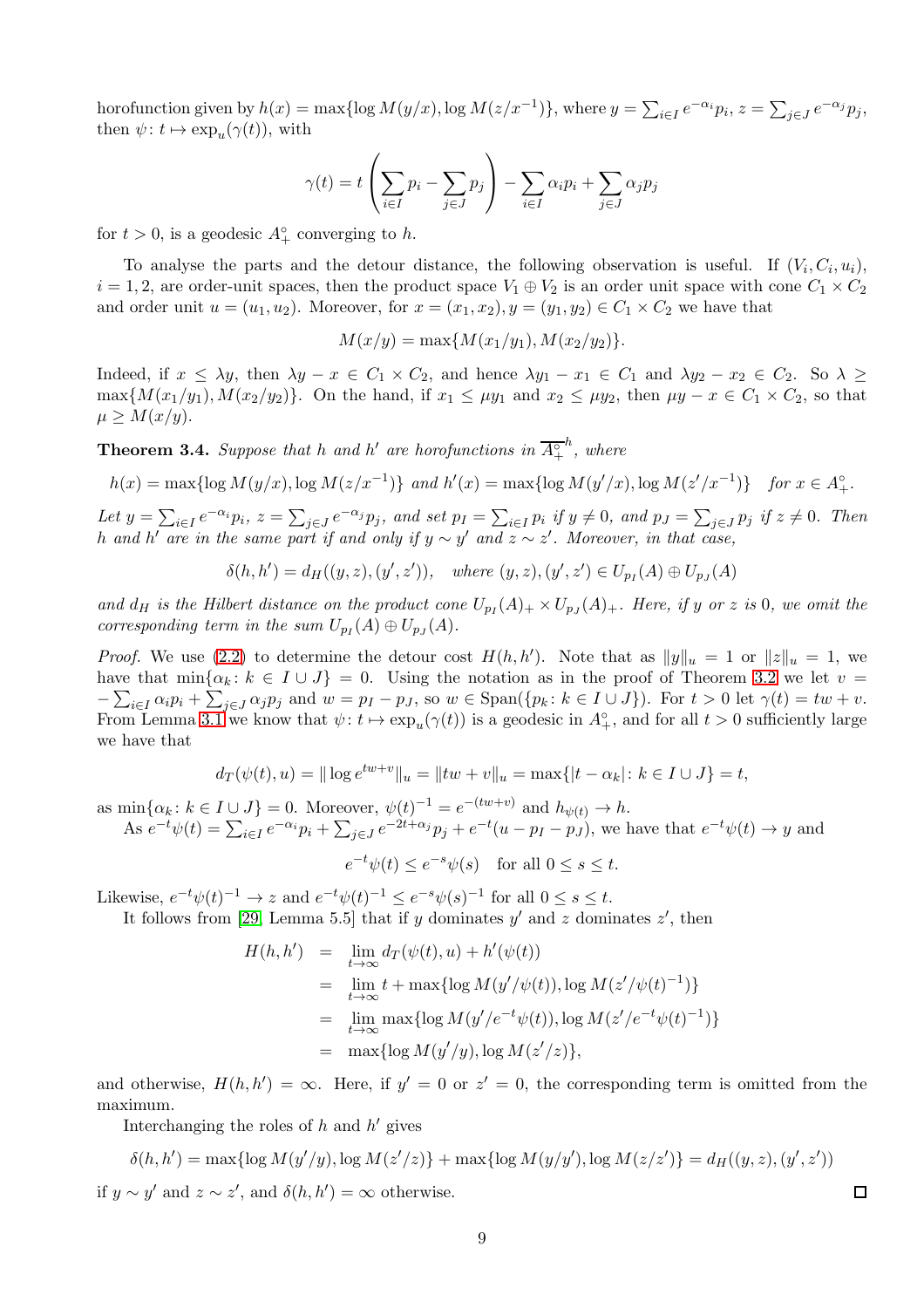# 4 Proof of part (a) of Theorem [1.1](#page-1-0)

To define the extension of the exponential map we recall the description of the horofunctions in  $\overline{A}^h$  from [\[29,](#page-21-3) Theorem 4.2]. It was shown there that the horofunctions in  $\overline{A}^h$  are precisely the functions  $g: A \to \mathbb{R}$ of the form,

<span id="page-9-0"></span>
$$
g(v) = \max\left\{\Lambda_{A(p_I)}(-U_{p_I}v - \sum_{i \in I} \alpha_i p_i), \Lambda_{A(p_J)}(U_{p_J}v - \sum_{j \in J} \alpha_j p_j)\right\},\tag{4.1}
$$

where  $p_1, \ldots, p_r \in A$  is a Jordan frame,  $I, J \subseteq \{1, \ldots, r\}$  are disjoint and  $I \cup J$  is nonempty,  $p_I = \sum_{i \in I} p_i$ ,  $p_J = \sum_{j \in J} p_j$ , and  $\alpha \in \mathbb{R}^{I \cup J}$  with  $\min\{\alpha_k : k \in I \cup J\}$ . Here the convention is that if I or J is empty, the corresponding term in the maximum is omitted.

**Definition 4.1.** The exponential map  $\exp_u: \overline{A}^h \to \overline{A^{\circ}_+}$ <sup>h</sup> is defined by,  $\exp_u(v) = e^v$  for  $v \in A$ , and for  $g \in \partial \overline{A}^h$  given by [\(4.1\)](#page-9-0) we let  $\exp_u(g) = h$ , where

<span id="page-9-1"></span>
$$
h(x) = \max\{\log M(y/z), \log M(z/x^{-1})\} \quad \text{for } x \in A_+^{\circ},\tag{4.2}
$$

with  $y = \sum_{i \in I} e^{-\alpha_i} p_i$  and  $z = \sum_{j \in J} e^{-\alpha_j} p_j$ .

Note that  $y, z \in A_+$ , with  $\max\{\|y\|_u, \|z\|_u\} = 1$ , as  $\min\{\alpha_k : k \in I \cup J\} = 0$ , and  $y \bullet z = 0$ . So,  $\exp_u(g)$  is a horofunction by Theorem [3.2.](#page-6-0) Moreover, the extension is well defined. To see this note that if  $g$  in [\(4.1\)](#page-9-0) is represented differently as

$$
g(v) = \max \Big\{ \Lambda_{A(q_{I'})}(-U_{q_{I'}}v - \sum_{i \in I'} \beta_i q_i), \Lambda_{A(q_{J'})}(U_{q_{J'}}v - \sum_{j \in J'} \beta_j q_j) \Big\},\,
$$

then it follows from [\[29,](#page-21-3) Theorem 4.3] and the fact that  $\delta(g, g) = 0$  that  $p_I = q_{I'}, p_J = q_{J'}$ , and

$$
\sum_{i \in I} \alpha_i p_i + \sum_{j \in J} \alpha_j p_j = \sum_{i \in I'} \beta_i q_i + \sum_{j \in J'} \beta_j q_j,
$$

as  $\min\{\alpha_m : m \in I \cup J\} = 0 = \min\{\beta_m : m \in I' \cup J'\}.$  So,

$$
\sum_{i \in I} \alpha_i p_i = U_{p_I} \left( \sum_{i \in I} \alpha_i p_i + \sum_{j \in J} \alpha_j p_j \right) = U_{q_{i'}} \left( \sum_{i \in I'} \beta_i q_i + \sum_{j \in J'} \beta_j q_j \right) = \sum_{i \in I'} \beta_i q_i
$$

and

$$
\sum_{j\in J}\alpha_jp_j=U_{pJ}(\sum_{j\in J}\alpha_ip_i+\sum_{j\in J}\alpha_jp_j)=U_{q_{J'}}(\sum_{i\in I'}\beta_iq_i+\sum_{j\in J'}\beta_jq_j)=\sum_{j\in J'}\beta_jq_j.
$$

Using the spectral theorem [\[16,](#page-20-2) Theorems III.1.1 and III.1.2] we conclude that

$$
\sum_{i \in I} e^{-\alpha_i} p_i = \sum_{i \in I'} e^{-\beta_i} q_i \text{ and } \sum_{j \in J} e^{-\alpha_j} p_j = \sum_{j \in J'} e^{-\beta_j} q_j,
$$

and hence the extension is well defined.

We will prove in this section that this extension of the exponential map is a homeomorphism that maps each part in  $\partial \overline{A}^h$  onto a part in  $\partial \overline{A_+^{\circ}}$  $h$ . To start we show that the extension is a bijection.

<span id="page-9-2"></span>**Lemma 4.2.** The map 
$$
\exp_u \colon \overline{A}^h \to \overline{A_+^{\circ}}^h
$$
 is a bijection, which maps A onto  $A_+^{\circ}$  and  $\partial \overline{A}^h$  onto  $\partial \overline{A_+^{\circ}}^h$ .

*Proof.* Clearly  $\exp_u$  is a bijection from A onto  $A^{\circ}_{+}$ . Moreover, it follows from Theorem [3.2](#page-6-0) and [\[29,](#page-21-3) Theorem 4.2] that  $\exp_u$  maps  $\partial \overline{A}^h$  onto  $\partial \overline{A}^{\circ}_{+}$ . To show that the extension is injective on  $\partial \overline{A}^h$  suppose that  $h = \exp_u(g) = \exp_u(g') = h'$ , where g is as in [\(4.1\)](#page-9-0) and

$$
g'(v) = \max \left\{ \Lambda_{A(q_{I'})}(-U_{q_{I'}}v - \sum_{i \in I'} \beta_i q_i), \Lambda_{A(q_{J'})}(U_{q_{J'}}v - \sum_{j \in J'} \beta_j q_j) \right\},\tag{4.3}
$$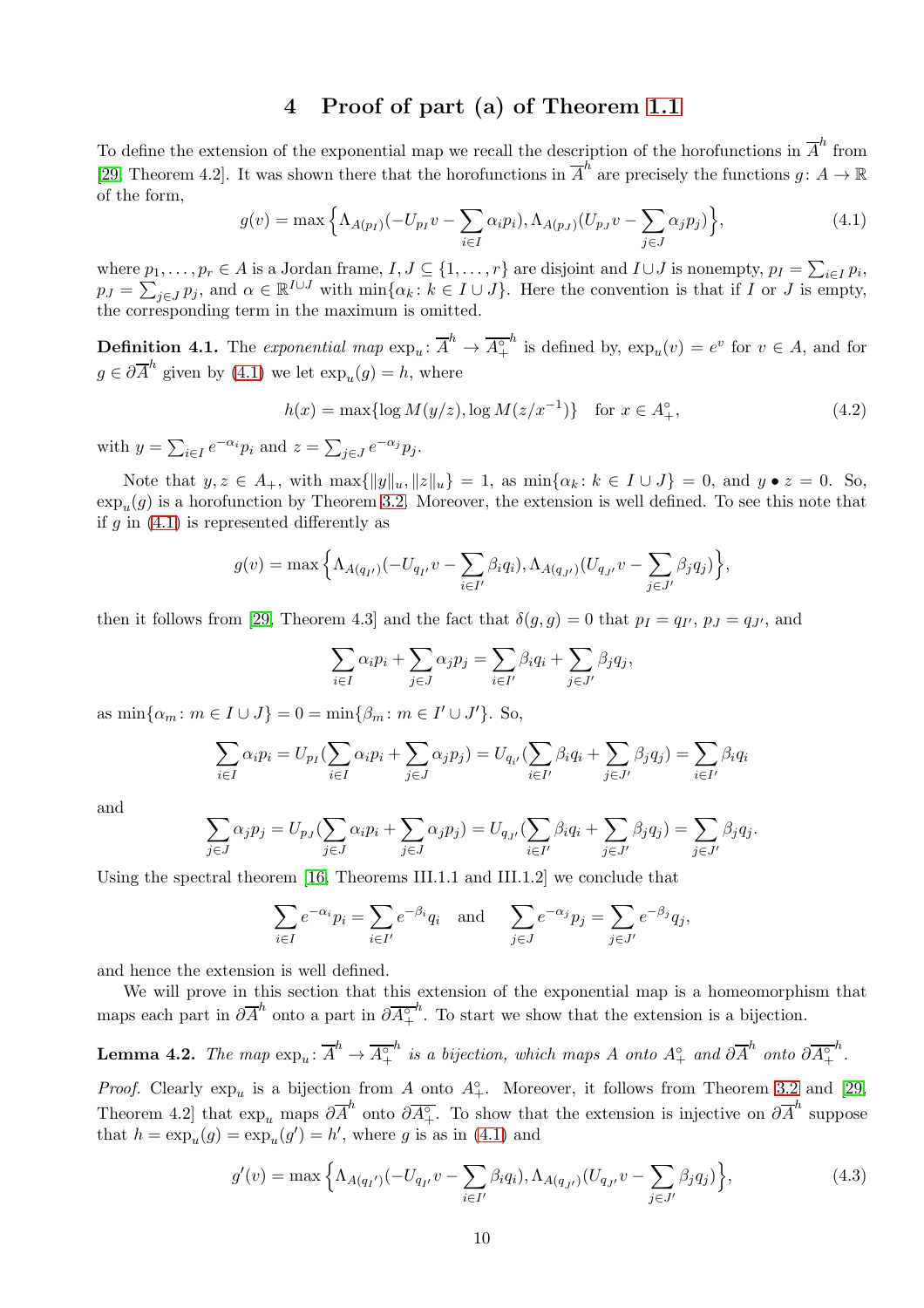with  $q_1,\ldots,q_r\in A$  is a Jordan frame,  $I',J'\subseteq\{1,\ldots,r\}$  are disjoint and  $I'\cup J'$  is nonempty, and  $\beta\in\mathbb{R}^{I\cup J}$ with  $\min\{\beta_k : k \in I' \cup J'\}.$ 

By definition of the extension, we have that

$$
h(x) = \max\{\log M(y/x), \log M(z/x^{-1})\}, \quad \text{with } y = \sum_{i \in I} e^{-\alpha_i} p_i \text{ and } z = \sum_{j \in J} e^{-\alpha_j} p_j,
$$

and

$$
h'(x) = \max\{\log M(y'/x), \log M(z'/x^{-1})\},\
$$
 with  $y' = \sum_{i \in I'} e^{-\beta_i} q_i$  and  $z' = \sum_{j \in J'} e^{-\beta_j} q_j$ .

As  $h = h'$  we know that  $\delta(h, h') = 0$ , and hence  $y = y'$  and  $z = z'$  by Theorem [3.4.](#page-8-0) It now follows from the spectral theorem [16, Theorems III.1.1 and III.1.2] that  $\sum_{i \in I} \alpha_i p_i = \sum_{i \in I'} \beta_i q_i$  and  $\sum_{j \in J} \alpha_j p_j = \sum_{j \in J'} \beta_j q_j$ . Moreover,  $p_I = q_{I'}$  and  $p_J = q_{J'}$ . This implies that  $g = g'$ , and hence  $\exp_u$  is follows from the spectral theorem [\[16,](#page-20-2) Theorems III.1.1 and III.1.2] that  $\sum_{i\in I}\alpha_i p_i = \sum_{i\in I}$ injective, which completes the proof. П

Clearly  $\exp_u$  is continuous on A. To establish the continuity on all of  $\overline{A}^h$  we prove two lemmas.

<span id="page-10-0"></span>**Lemma 4.3.** If  $(w^n)$  in A converges to  $g \in \partial \overline{A}^h$ , then  $(\exp_u(w^n))$  converges to  $\exp_u(g)$ .

*Proof.* To prove the statement we show that each subsequence of  $(\exp_u(w^n))$  has a convergent subsequence with limit  $\exp_u(g)$ . So let  $(\exp_u(w^{n_k}))$  be a subsequence and let g be given by [\(4.1\)](#page-9-0), so that  $h = \exp_u(g)$ is given by [\(4.2\)](#page-9-1). As g is a horofunction, we know by Lemma [2.1](#page-3-0) that  $||w^{n_k}||_u \to \infty$ . For  $k \ge 1$ write  $r_{n_k} = ||w^{n_k}||_u$  and let  $w^{n_k} = \sum_{i=1}^r \lambda_i^{n_k} q_i^{n_k}$  be the spectral decomposition of  $w^{n_k}$ . After taking a subsequence, may assume that

(1) There exists  $s \in \{1, ..., r\}$  such that  $r_{n_k} = |\lambda_s^{n_k}|$  for all  $k \geq 1$ .

- (2) There exist  $I_+ \subseteq \{1, \ldots, r\}$  such that for each  $k \geq 1$  we have  $\lambda_i^{n_k} > 0$  if and only if  $i \in I_+$ .
- (3)  $q_i^{n_k} \to q_i$  for all  $i \in \{1, ..., r\}$ .

The third property follows from the fact that the set of primitive idempotents is compact, see [\[19\]](#page-21-20).

Now let  $\beta_i^{n_k} = r_{n_k} - \lambda_i^{n_k}$  for all  $i \in I_+$  and  $\beta_i^{n_k} = r_{n_k} + \lambda_i^{n_k}$  for all  $i \notin I_+$ . So  $\beta_i^{n_k} \ge 0$  for all i, and  $\beta_s^{n_k} = 0$  for all k. By taking a further subsequence we may also assume that  $\beta_i^{n_k} \to \beta_i \in [0, \infty]$  for all *i*. Let  $I' = \{i \in I_+ : \beta_i < \infty\}$  and  $J' = \{j \notin I_+ : \beta_j < \infty\}$ . Note that  $s \in I' \cup J'$  and hence the union is nonempty. Moreover, I' and J' are disjoint. It now follows from [\[29,](#page-21-3) Lemma 4.7] that  $g_{w^{n_k}} \to g'$ , where

$$
g'(v) = \max \Big\{ \Lambda_{A(q_{I'})}(-U_{q_{I'}}v - \sum_{i \in I'} \beta_i q_i), \Lambda_{A(q_{J'})}(U_{q_{J'}}v - \sum_{j \in J'} \beta_j q_j) \Big\},\,
$$

with  $q_{I'} = \sum_{i \in I'} q_i$  and  $q_{J'} = \sum_{j \in J'} q_j$ .

As  $(w^n)$  converges to g, we find that  $g = g'$ , and hence  $\delta(g.g') = 0$ . It now follows from [\[29,](#page-21-3) Theorem 4.3] that  $p_I = q_{I'}, p_J = q_{J'},$  and

$$
\sum_{i \in I} \alpha_i p_i + \sum_{j \in J} \alpha_j p_j = \sum_{i \in I'} \beta_i q_i + \sum_{j \in J'} \beta_j q_j,
$$

as  $\min_{i \in I \cup J} \alpha_i = 0 = \min_i i \in I' \cup J'\beta_i$  This implies that

$$
\sum_{i\in I}\alpha_i p_i = U_{p_I}(\sum_{i\in I}\alpha_i p_i + \sum_{j\in J}\alpha_j p_j) = U_{q_{I'}}(\sum_{i\in I'}\beta_i q_i + \sum_{j\in J'}\beta_j q_j) = \sum_{i\in I'}\beta_i q_i.
$$

Likewise, we have

$$
\sum_{j \in J} \alpha_j p_j = \sum_{j \in J'} \beta_j q_j.
$$

By the spectral theorem [\[16,](#page-20-2) Theorems III.1.1 and III.1.2] we find that  $y = \sum_{i \in I} e^{-\alpha_i} p_i = \sum_{i \in I'} e^{-\beta_i} q_i$ and  $z = \sum_{j \in J} e^{-\alpha_j} p_j = \sum_{j \in j'} e^{-\beta_j} q_j$ .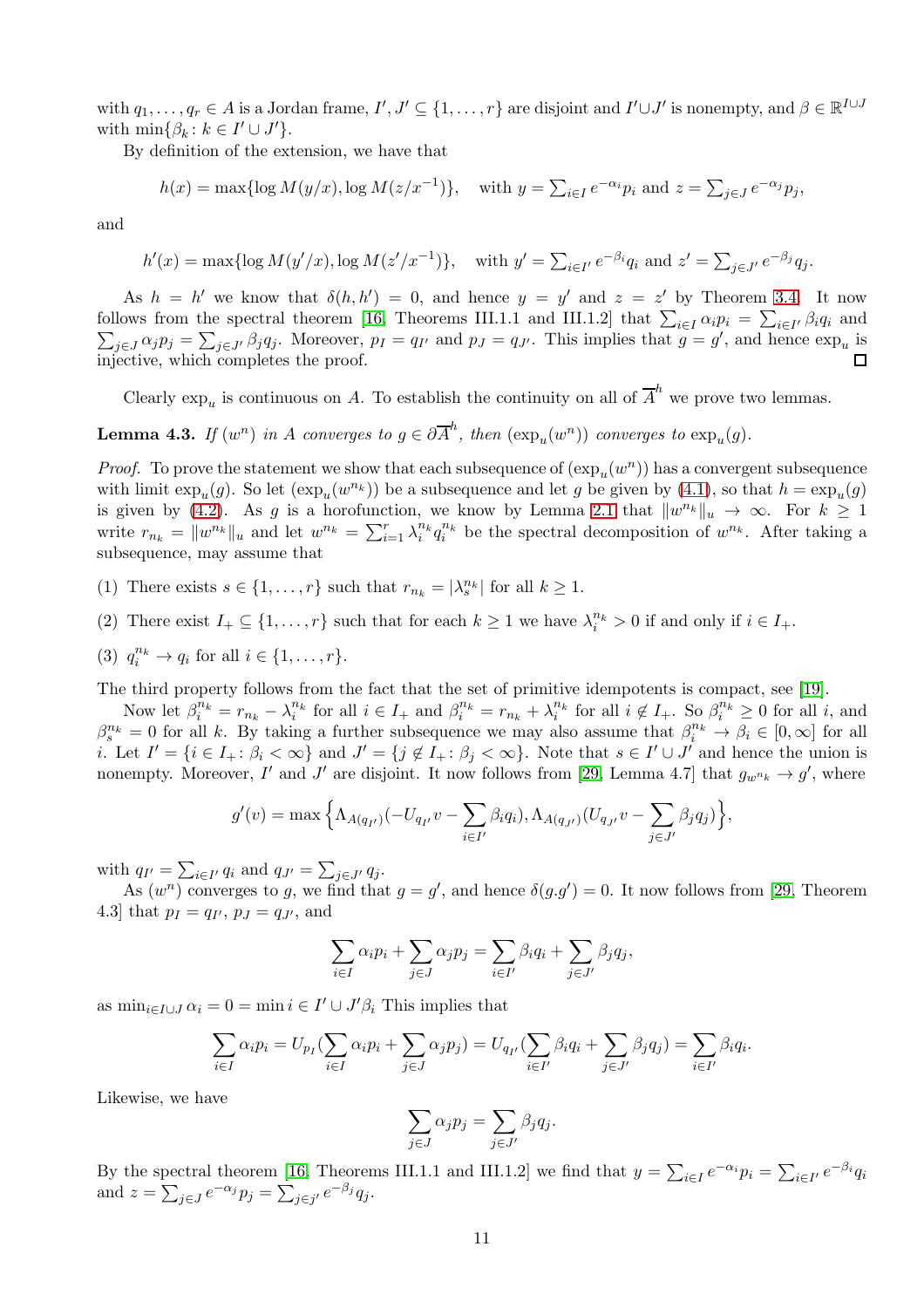Note that

$$
\lim_{k \to \infty} e^{-r_{n_k}} \exp_u(w^{n_k}) = \lim_{k \to \infty} \sum_{i=1}^r e^{-(r_{n_k} - \lambda_i^{n_k})} q_i^{n_k} = \sum_{i \in I'} e^{-\beta_i} q_i = y
$$

and

$$
\lim_{k \to \infty} e^{-r_{n_k}} \exp_u(-w^{n_k}) = \lim_{k \to \infty} \sum_{i=1}^r e^{-(r_{n_k} + \lambda_i^{n_k})} q_i^{n_k} = \sum_{j \in J'} e^{-\beta_j} q_j = z.
$$

It now follows from the continuity of the M function, see [\[26,](#page-21-19) Lemma 2.2], that

$$
\lim_{k \to \infty} h_{\exp_u(w^{n_k})}(x) = \lim_{k \to \infty} d_T(x, \exp_u(w^{n_k})) - d_T(u, \exp_u(w^{n_k}))
$$
\n
$$
= \lim_{k \to \infty} \max \{ \log M(\exp_u(w^{n_k})/x), \log M(\exp_u(-w^{n_k})/x^{-1}) \} - \log e^{r_{n_k}}
$$
\n
$$
= \lim_{k \to \infty} \max \{ \log M(e^{-r_{n_k}} \exp_u(w^{n_k})/x), \log M(e^{-r_{n_k}} \exp_u(-w^{n_k})/x^{-1}) \}
$$
\n
$$
= \max \{ \log M(y/x), \log M(z/x^{-1}) \},
$$

which shows that  $(\exp_u(w^{n_k}))$  converges to  $h = \exp_u(g)$ , and hence the proof is complete.

Next we show continuity of  $\exp_u$  in the horofunction boundary.

<span id="page-11-1"></span>**Lemma 4.4.** If  $(g_n)$  in  $\partial \overline{A}^h$  converges to a horofunction g, then  $(\exp_u(g_n))$  converges to  $\exp_u(g)$ .

*Proof.* Let  $(g_n)$  be a sequence in  $\partial \overline{A}^h$  converging to g, where g is given by [\(4.1\)](#page-9-0). So  $\exp_u(g) = h$ , where is h given by [\(4.2\)](#page-9-1). To show the lemma, we prove that each subsequence of  $(\exp_u(g_n))$  has a convergent subsequence with limit h. Let  $(\exp_u(g_{n_k}))$  be a subsequence. By [\[29,](#page-21-3) Theorem 4.2] we can write for  $k \geq 1$ ,

$$
g_{n_k}(v) = \max\Big\{\Lambda_{A(q_{I_k}^k)}(-U_{q_{I_k}^k}v-\sum_{i\in I_k}\beta_i^kq_i^k), \Lambda_{A(q_{J_k}^k)}(U_{q_{J_k}^k}v-\sum_{j\in J_k}\beta_j^kq_j^k)\Big\},
$$

where the  $q_i^k$  and  $q_j^k$  are orthogonal primitive idempotents,  $I_k, J_k \subseteq \{1, \ldots, r\}$  are disjoint with  $I_k \cup J_k$ nonempty,  $\min\{\beta_m^k : m \in I_k \cup J_k\} = 0, q_{I_k}^k = \sum_{i \in I_k} q_i^k$  and  $q_{J_k}^k = \sum_{j \in J_k} q_j^k$ .

The approach will be similar to the one taken in the proof of the previous lemma. After taking subsequences we may assume that:

- (1) There exist  $I_0, J_0 \subseteq \{1, \ldots, r\}$  such that  $I_0 = I_k$  and  $J_0 = J_k$  for all k.
- (2) There exists  $s \in I_0 \cup J_0$  such that  $\beta_s^k = 0$  for all k.
- (3)  $\beta_m^k \to \beta_m \in [0, \infty]$  and  $q_m^k \to q_m$  for all  $m \in I_0 \cup J_0$ .

Now let  $I' = \{i \in I_0 : \beta_i < \infty\}$  and  $J' = \{j \in J_0 : \beta_j < \infty\}$ , and note that  $s \in I' \cup J'$ . Next we show that

<span id="page-11-0"></span>
$$
\lim_{k \to \infty} g_{n_k}(v) = \max \left\{ \Lambda_{A(q_{I'})}(-U_{q_{I'}}v - \sum_{i \in I'} \beta_i q_i), \Lambda_{A(q_{J'})}(U_{q_{J'}}v - \sum_{j \in J'} \beta_j q_j) \right\}
$$
(4.4)

,

 $\Box$ 

where the term is omitted if the corresponding set  $I'$  or  $J'$  is empty. Here  $q_{I'} = \sum_{i \in I'} q_i$  and  $q_{J'} = \sum_{i \in I'} q_i$ .  $\sum_{j\in J'} q_j$ .

First let us assume that  $I_0 \neq \emptyset$  and  $I' = \emptyset$ . Note that

$$
-U_{q_{I_0}^k}v\leq \|v\|_uU_{q_{I_0}^k}u=\|v\|_u q_{I_0}^k
$$

as  $-v \le ||v||_u u$  and  $U_{q_{I_0}^k}(A_+) \subseteq A_+$ . It follows that

$$
-U_{q_{I_0}^k}v - \sum_{i \in I_0} \beta_i^k q_i^k \le \sum_{i \in I_0} (||v||_u - \beta_i^k) q_i^k,
$$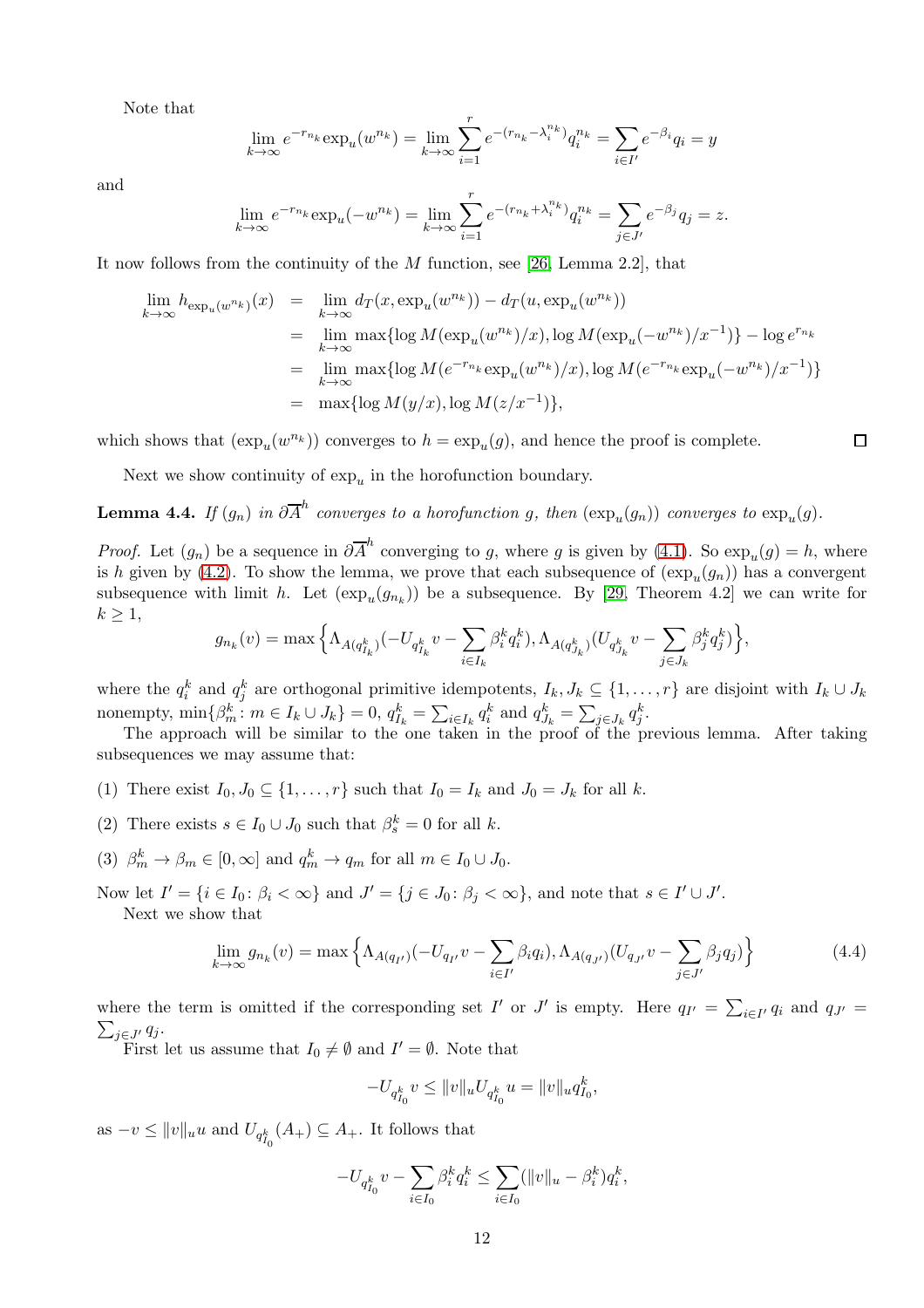so that

$$
\Lambda_{A(q_{I_0}^k)}(-U_{q_{I_0}^k}v - \sum_{i \in I_0} \beta_i^k q_i^k) \leq \Lambda_{A(q_{I_0}^k)}(\sum_{i \in I_0} (||v||_u - \beta_i^k)q_i^k) \leq \max_{i \in I_0} (||v||_u - \beta_i^k).
$$

The right-hand side diverges to  $-\infty$  as  $k \to \infty$ , since I' is empty. We also know that for each horofunction  $\bar{g}$  in  $\overline{A}^h$  we have that  $\bar{g}(v) \geq -||v||_u$ . So, if  $I_0 \neq \emptyset$  and  $I' = \emptyset$ , then  $s \in J'$  and for each  $v \in A$  we have that

$$
g_{n_k}(v) = \Lambda_{A(q_{J_0}^k)}(U_{q_{J_0}^k}v - \sum_{j \in J_0} \beta_j^k q_j^k)
$$

for all k large. In the same way we get that if  $J_0 \neq \emptyset$  and  $J' = \emptyset$ , then

$$
g_{n_k}(v) = \Lambda_{A(q_{I_0}^k)}(-U_{q_{I_0}^k}v - \sum_{i \in I_0} \beta_i^k q_i^k)
$$

for all  $k$  large.

On the other hand, if  $I' \neq \emptyset$ , then by [\[29,](#page-21-3) Lemma 4.7] we know that

$$
\Lambda_{A(q_{I_0}^k)}(-U_{q_{I_0}^k}v-\sum_{i\in I_0}\beta_i^kq_i^k)\to \Lambda_{A(q_{I'})}(-U_{q_{I'}}v-\sum_{i\in I'}\beta_iq_i),
$$

and, similarly, if  $J' \neq \emptyset$ , we have

$$
\Lambda_{A(q_{J_0}^k)} (U_{q_{J_0}^k} v - \sum_{j \in J_0} \beta_j^k q_j^k) \to \Lambda_{A(q_{J'})} (U_{q_{J'}} v - \sum_{j \in J'} \beta_j q_j).
$$

Note that if  $I_0 = \emptyset$ , then  $s \in J'$ . Likewise, if  $J_0 = \emptyset$ , then  $s \in I'$ . It follows that in each of the cases [\(4.4\)](#page-11-0) holds.

Let  $g' : A \to \mathbb{R}$  be given by

$$
g'(v) = \max \Big\{ \Lambda_{A(q_{I'})}(-U_{q_{I'}}v - \sum_{i \in I'} \beta_i q_i), \Lambda_{A(q_{J'})}(U_{q_{J'}}v - \sum_{j \in J'} \beta_j q_j) \Big\}.
$$

Then by [\[29,](#page-21-3) Theorem 4.2] we know that  $g' \in \partial \overline{A}^h$ . As  $g_n \to g$ , we find that  $g = g'$  and hence  $\delta(g, g') = 0$ . It now follows from [\[29,](#page-21-3) Theorem 4.3] that  $p_I = q_{I'}$ ,  $p_J = q_{J'}$ , and

$$
\sum_{i \in I} \alpha_i p_i + \sum_{j \in J} \alpha_j p_j = \sum_{i \in I'} \beta_i q_i + \sum_{j \in J'} \beta_j q_j,
$$

as  $\min\{\alpha_m : m \in I \cup J\} = 0 = \min\{\beta_m : m \in I' \cup J'\}.$  This implies that

$$
\sum_{i \in I} \alpha_i p_i = U_{p_I} \left( \sum_{i \in I} \alpha_i p_i + \sum_{j \in J} \alpha_j p_j \right) = U_{q_{i'}} \left( \sum_{i \in I'} \beta_i q_i + \sum_{j \in J'} \beta_j q_j \right) = \sum_{i \in I'} \beta_i q_i
$$

and

$$
\sum_{j\in J}\alpha_jp_j=U_{p_J}(\sum_{j\in J}\alpha_ip_i+\sum_{j\in J}\alpha_jp_j)=U_{q_{J'}}(\sum_{i\in I'}\beta_iq_i+\sum_{j\in J'}\beta_jq_j)=\sum_{j\in J'}\beta_jq_j.
$$

Using the spectral theorem [\[16,](#page-20-2) Theorems III.1.1 and III.1.2] we conclude that

$$
\sum_{i \in I} e^{-\alpha_i} p_i = \sum_{i \in I'} e^{-\beta_i} q_i \quad \text{and} \quad \sum_{j \in J} e^{-\alpha_j} p_j = \sum_{j \in J'} e^{-\beta_j} q_j,
$$
  
So, if we let  $\bar{y}^k = \sum_{i \in I_0} e^{-\beta_i^k} q_i^k$  and  $\bar{z}^k = \sum_{j \in J_0} e^{-\beta_j^k} q_j^k$ , then  

$$
\lim_{k \to \infty} \bar{y}^k = \sum_{i \in I'} e^{-\beta_i} q_i = y \quad \text{and} \quad \lim_{k \to \infty} \bar{z}^k = \sum_{j \in J'} e^{-\beta_j} q_j = z.
$$

Using the continuity of the  $M$  function ([\[26,](#page-21-19) Lemma 2.2]) we now get that

 $\lim_{k \to \infty} \exp_u(g_{n_k})(x) = \lim_{k \to \infty} \max\{\log M(\bar{y}^k/x), \log M(\bar{z}^k/x^{-1})\} = \max\{\log M(y/x), \log M(z/x^{-1})\} = h(x),$ which completes the proof.  $\Box$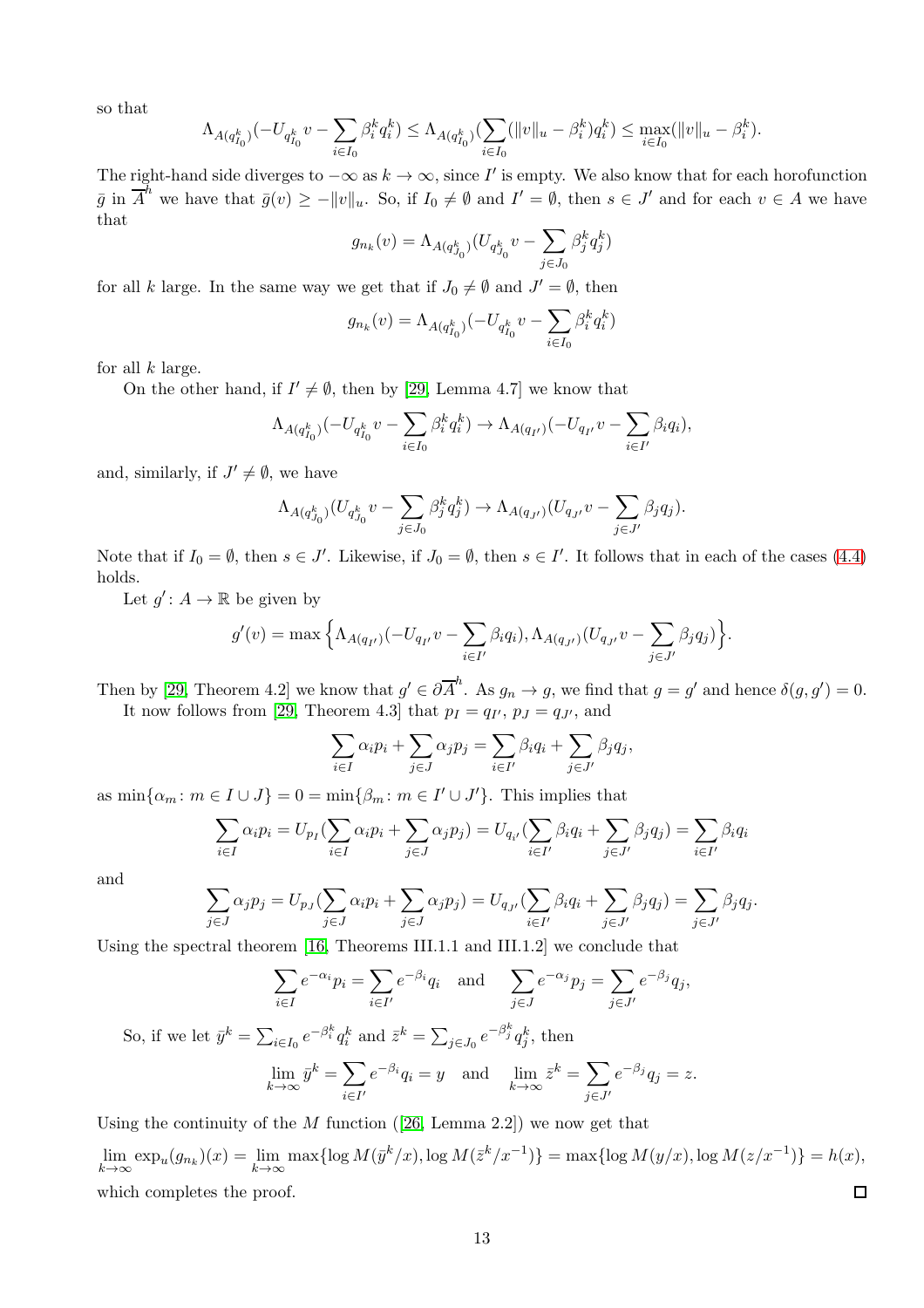To complete the proof Theorem [1.1\(](#page-1-0)a) the following concepts are useful. For  $x, z \in A$  we let  $[x, z] =$  ${y \in A : x \leq y \leq z}$ , which is called an *order-interval*. Given  $y \in A_+$  we let

face(y) = {
$$
x \in A_
$$
 :  $x \le \lambda y$  for some  $\lambda \ge 0$  }.

Note that  $y \sim y'$  if and only if face(y) = face(y'). In a Euclidean Jordan algebra A every idempotent p satisfies

face
$$
(p) \cap [0, u] = [0, p],
$$

by [\[3,](#page-20-0) Lemma 1.39].

Let us now prove part (a) of Theorem [1.1.](#page-1-0)

*Proof of Theorem [1.1\(](#page-1-0)a).* It follows from Lemma [4.2,](#page-9-2) [4.3,](#page-10-0) and [4.4](#page-11-1) that  $\exp_u: \overline{A}^h \to \overline{A^{\circ}_+}$  $h$  is a continuous bijection between the compact spaces  $\overline{A}^h$  and  $\overline{A^{\circ}_{+}}$ <sup>*h*</sup>. As  $\overline{A^{\circ}_+}$ <sup>h</sup> is Hausdorff, we conclude that  $\exp_u$  is a homeomorphism. We know from Theorem [3.4](#page-8-0) that if h and h' are horofunctions in  $\overline{A_{+}^{\circ}}$  $h$ , where

$$
h(x) = \max\{\log M(y/x), \log M(z/x^{-1})\} \quad \text{and} \quad h'(x) = \max\{\log M(y'/x), \log M(z'/x^{-1})\} \quad \text{for } x \in A_+^{\circ},
$$

then h and h' are in the same part if and only if  $y \sim y'$  and  $z \sim z'$ . Consider the spectral decompositions:  $y = \sum_{i \in I} e^{-\alpha_i} p_i$ ,  $y' = \sum_{i \in I'} e^{-\beta_i} q_i$ ,  $z = \sum_{j \in J} e^{-\alpha_j} p_j$ , and  $z' = \sum_{j \in J'} e^{-\beta_j} q_j$ . If  $y \sim y'$ , then  $p_I \sim$  $q_{I'}$ , where  $p_I = \sum_{i \in I} p_i$  and  $q_{I'} = \sum_{i \in I'} q_i$ . Note that  $p_I \sim q_{I'}$  implies  $face(p_I) = face(q_{I'})$ . As  $f \text{ace}(p_I) \cap [0, u] = [0, p_I]$  by [\[3,](#page-20-0) Lemma 1.39], we get that  $p_I = q_{I'}$ . So  $y \sim y'$  implies that  $p_I = q_{I'}$ . Conversely, if  $p_I = q_{I'}$ , then  $y \sim p_I \sim q_{I'} \sim y'$ . Thus,  $y \sim y'$  if and only if  $p_I = q_{I'}$ . Likewise,  $z \sim z'$  if and only if  $p_j = q_{j'}$ . Now using [\[29,](#page-21-3) Theorem 4.3], we conclude that  $\exp_u$  maps parts onto parts.  $\Box$ 

Remark 4.5. It was shown in [\[29,](#page-21-3) Section 4] that there exists a homeomorphism from the horofunction compactification of  $(A, \|\cdot\|_u)$  onto the closed unit ball in the dual space of  $(A, \|\cdot\|_u)$ , which maps each part of the horofunction boundary onto a relative open boundary face of the ball. The dual space  $(A^*, \| \cdot \|_u^*)$ is a base-norm space, see [\[2,](#page-20-16) Theorem 1.19]. That is to say, it is an ordered normed vector space with cone  $A^*_+ = \{\varphi \in A^* : \varphi(x) \geq 0 \text{ for all } x \in A_+\}, A^*_+ - A^*_+ = A^*$ , and the unit ball of the norm is given by

$$
B_1^* = \text{conv}(S(A) \cup -S(A)),
$$

where  $S(A) = {\varphi \in A^*_+ : \varphi(u) = 1}$  is the *state space* of A.

If we identify the finite dimensional formally real Jordan algebra A with A<sup>∗</sup> using the inner-product  $(x|y) = \text{tr}(x \bullet y)$ , we get that  $A^*_{+} = A_{+}$ , as  $A^{\circ}_{+}$  is a symmetric cone (see [\[16,](#page-20-2) Proposition III.4.1]) and  $S(A) = \{w \in A_+ : (u|w) = 1\}$ . It was shown in [\[11,](#page-20-17) Theorem 4.4] that the (closed) boundary faces of the dual ball  $B_1^* = \text{conv}(S(A) \cup -S(A)) \subset A$  are precisely the sets of the form,

$$
F_{p,q} = \text{conv}\left( (U_p(A) \cap S(A)) \cup (U_q(A) \cap -S(A)) \right),\tag{4.5}
$$

where  $p$  and  $q$  are orthogonal idempotents in  $A$ .

### 5 Variation norm horofunctions

Let A be a finite dimensional formally real Jordan algebra and  $T_u = \{w \in A : \text{tr } w = 0\}$ , which is the tangent space of  $PA_+^{\circ} = \{x \in A_+^{\circ} : \det x = 1\}$  at the unit u. Consider the variation norm,

$$
|w|_u = M(w/u) - m(w/u) = \text{diam}\,\sigma(w)
$$

on  $T_u$ . In this section we determine the horofunction compactification of the normed space  $(T_u, |\cdot|_u)$ .

We start by giving the general form of the horofunctions.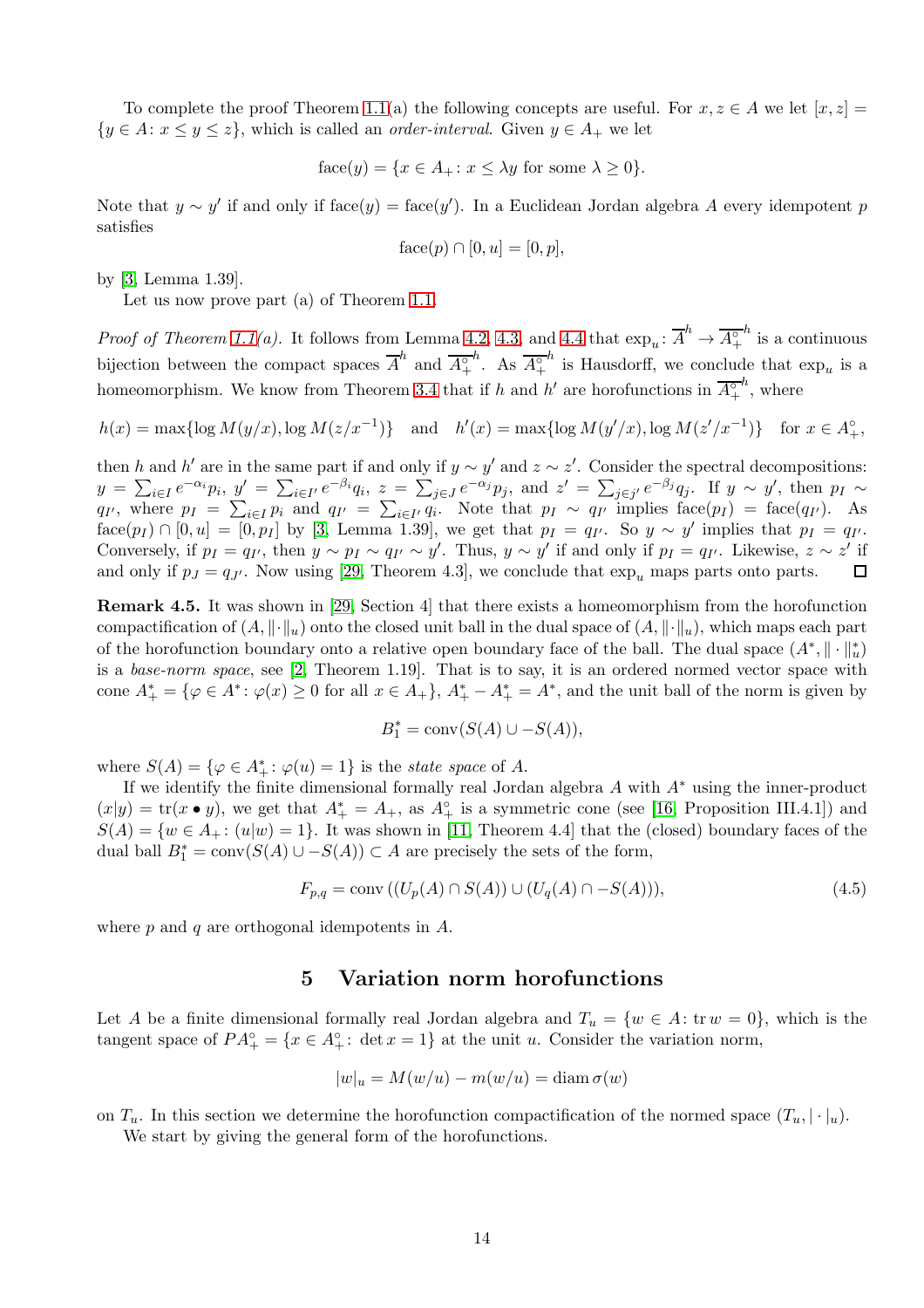<span id="page-14-1"></span>**Proposition 5.1.** If  $g: T_u \to \mathbb{R}$  is a horofunction of  $\overline{T_u}^h$ , then there exist a Jordan frame  $p_1, \ldots, p_r \in A$ ,  $I, J \subseteq \{1, \ldots, r\}$  disjoint and nonempty, and  $\alpha \in \mathbb{R}^{I \cup J}$  with  $\min_{i \in I} \alpha_i = 0 = \min_{j \in J} \alpha_j$  such that

<span id="page-14-0"></span>
$$
g(v) = \Lambda_{A(p_I)}(-U_{p_I}v - \sum_{i \in I} \alpha_i p_i) + \Lambda_{A(p_J)}(U_{p_J}v - \sum_{j \in J} \alpha_j p_j)
$$
(5.1)

for  $v \in T_u$ , where  $p_I = \sum_{i \in I} p_i$  and  $p_J = \sum_{j \in J} p_j$ .

*Proof.* Suppose that  $(w^n)$  in  $T_u$  is such that  $g_{w^n} \to g \in \partial \overline{T_u}^h$ . Then by Lemma [2.1](#page-3-0) we know that  $|w^n|_u = \text{diam }\sigma(w^n) = \Lambda(w^n) + \Lambda(-w^n) \to \infty.$  Let  $z^n = w^n - \frac{1}{2}$  $\frac{1}{2}(\Lambda(w^n) - \Lambda(-w^n))u \in A$ . Note that for each  $v \in A$  we have that  $|v - w^n|_u = |v - z^n|_u$  by [\(2.3\)](#page-4-1). Moreover, by construction,  $\Lambda(z^n)$ 1  $\frac{1}{2}(\Lambda(w^n) + \Lambda(-w^n)) = \Lambda(-z^n)$ . Let  $r_n = \Lambda(z^n)$ .

Using the spectral decomposition we write  $z^n = \sum_{i=1}^r \mu_i^n p_i^n$ . After taking subsequences we may assume:

(1) There exists  $I_+ \subseteq \{1, \ldots, r\}$  such that for each  $n \geq 1$  we have that  $\mu_i^n > 0$  if and only if  $i \in I_+$ .

(2) 
$$
p_i^n \rightarrow p_i
$$
 for all  $i \in \{1, \ldots, r\}$ .

For  $i \in I_+$  let  $\alpha_i^n = r_n - \mu_i^n$ , and set  $\alpha_i^n = r_n + \mu_i^n$  for  $i \notin I_+$ . So,  $\alpha_i^n \geq 0$  for all i. Taking a further subsequence we may assume that  $\alpha_i^n \to \alpha_i \in [0, \infty]$  for all i. Let  $I = \{i \in I_+ : \alpha_i < \infty\}$  and  $J = \{j \notin I_+ : \alpha_j < \infty\}.$ 

As  $\Lambda(z^n) = \Lambda(-z^n) = r_n$ , we know that

$$
\min_{i \in I_+} \alpha_i^n = 0 = \min_{j \notin I_+} \alpha_j^n,
$$

and hence I and J are both nonempty.

It now follows from [\[29,](#page-21-3) Lemma 4.7] that

$$
\Lambda(-v+z^n-r_nu)\to\Lambda_{A(p_I)}(-U_{p_I}v-\sum_{i\in I}\alpha_ip_i)\quad\text{and}\quad\Lambda(v-z^n-r_nu)\to\Lambda_{A(p_J)}(U_{p_J}v-\sum_{j\in J}\alpha_jp_j).
$$

Thus,

$$
\lim_{n \to \infty} g_{w^n}(v) = \lim_{n \to \infty} |v - w^n|_u - |w^n|_u
$$
\n
$$
= \lim_{n \to \infty} |v - z^n|_u - |z^n|_u
$$
\n
$$
= \lim_{n \to \infty} \Lambda(-v + z^n) + \Lambda(v - z^n) - 2r_n
$$
\n
$$
= \lim_{n \to \infty} \Lambda(-v + z^n - r_n u) + \Lambda(v - z^n - r_n u)
$$
\n
$$
= \Lambda_{A(p_I)}(-U_{p_I}v - \sum_{i \in I} \alpha_i p_i) + \Lambda_{A(p_J)}(U_{p_J}v - \sum_{j \in J} \alpha_j p_j)
$$

for all  $v \in T_u$ , which completes the proof.

The next proposition shows that each function of the form [\(5.1\)](#page-14-0) is indeed a horofunction. In fact, we shall see that it is a Busemann point in  $\partial \overline{T_u}^h$ .

<span id="page-14-2"></span>**Proposition 5.2.** Suppose that  $p_1, \ldots, p_r \in A$  is a Jordan frame,  $I, J \subseteq \{1, \ldots, r\}$  are disjoint and nonempty, and  $\alpha \in \mathbb{R}^{I \cup J}$  is such that  $\min_{i \in I} \alpha_i = 0 = \min_{j \in J} \alpha_j$ . If

$$
\zeta = \sum_{i \in I} -\alpha_i p_i + \sum_{j \in J} \alpha_j p_j \quad and \quad \omega = p_I - p_J,
$$
\n(5.2)

then for  $\xi^t = t\omega + \zeta - \frac{1}{r}$  $\frac{1}{r}\text{tr}(t\omega+\zeta)u\in T_u$  with  $t>0$  we have that  $g_{\xi^t}\to g$ , where g is given by  $(5.1)$ , and hence g is a Busemann point.

 $\Box$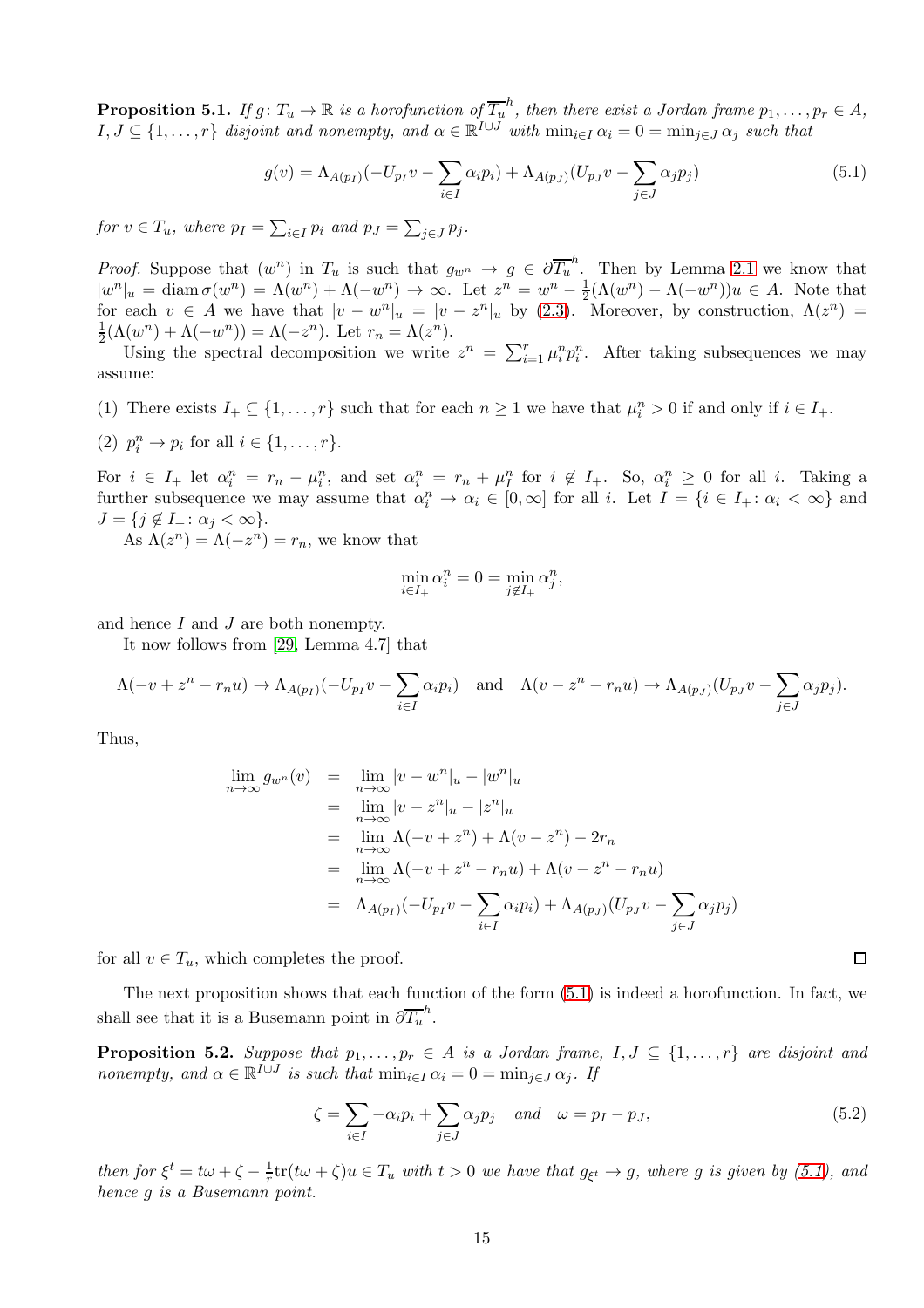*Proof.* For  $t > 0$ ,  $\omega^t = t\omega + \zeta \in A$ , and note that  $\Lambda(\omega^t) = \Lambda(-\omega^t) = t$  for all  $t > 0$  large. Then by [\[29,](#page-21-3) Lemma 4.7] we get that

$$
\lim_{t \to \infty} \Lambda(-v + \omega^t - tu) = \lim_{t \to \infty} \Lambda(-v - \sum_{i \in I} \alpha_i p_i + \sum_{j \in J} (-2t + \alpha_j) p_j + \sum_{k \notin I \cup J} -tp_k) = \Lambda_{A(p_I)}(-U_{p_I}v - \sum_{i \in I} \alpha_i p_i).
$$

Likewise,

$$
\lim_{t \to \infty} \Lambda(v - \omega^t - tu) = \Lambda_{A(p_J)}(U_{p_J}v - \sum_{j \in J} \alpha_j p_j).
$$

Thus, for  $v \in T_u$  we have that

$$
\lim_{t \to \infty} g_{\xi^t}(v) = \lim_{t \to \infty} |v - \xi^t|_u - |\xi^t|_u
$$
\n
$$
= \lim_{t \to \infty} |v - \omega^t|_u - |\omega^t|_u
$$
\n
$$
= \lim_{t \to \infty} \Lambda(-v + \xi^t) + \Lambda(v - \xi^t) - 2t
$$
\n
$$
= \lim_{t \to \infty} \Lambda(-v + \xi^t - tu) + \Lambda(v - \xi^t - tu)
$$
\n
$$
= \Lambda_{A(p_I)}(-U_{p_I}v - \sum_{i \in I} \alpha_i p_i) + \Lambda_{A(p_J)}(U_{p_J}v - \sum_{j \in J} \alpha_j p_j),
$$

which shows that  $g_{\xi^t} \to g$ . As  $t \mapsto \xi^t$  is a straight-line geodesic, we find that g is Busemann point.  $\Box$ 

By combining Propositions [5.1](#page-14-1) and [5.2](#page-14-2) we get the following description of the horofunctions in  $\overline{T_u}^h$ . **Theorem 5.3.** The horofunctions of  $\overline{T_u}^h$  are precisely the functions  $g: T_u \to \mathbb{R}$  of the form [\(5.1\)](#page-14-1), and

<span id="page-15-0"></span>each horofunction is a Busemann point.

Let us now analyse the parts and detour distance for  $\overline{T_u}^h$ .

<span id="page-15-1"></span>**Proposition 5.4.** Let  $g, g' \in \partial \overline{T_u}^h$  be two horofunctions, where g is given by [\(5.1\)](#page-14-1) and

<span id="page-15-2"></span>
$$
g'(v) = \Lambda_{A(q_{I'})}(-U_{q_{I'}}v - \sum_{i \in I'} \beta_i q_i) + \Lambda_{A(q_{J'})}(U_{q_{J'}}v - \sum_{j \in J'} \beta_j q_j) \quad \text{for } v \in T_u.
$$
 (5.3)

If  $p_I = q_{I'}$  and  $p_J = q_{J'}$ , then g and g' are in the same part and

$$
\delta(g,g') = \left(\Lambda_{A(p_I)}(a_I - b_{I'}) + \Lambda_{A(p_I)}(b_{I'} - a_I)\right) + \left(\Lambda_{A(p_J)}(a_J - b_{J'}) + \Lambda_{A(p_J)}(b_{J'} - a_J)\right),
$$

where  $a_I = \sum_{i \in I} \alpha_i p_i$ ,  $a_J = \sum_{j \in J} \alpha_j p_j$ ,  $b_{I'} = \sum_{i \in I'} \beta_i q_i$  and  $b_{J'} = \sum_{j \in J'} \beta_j q_j$ .

*Proof.* Let  $\zeta$ ,  $\omega$  and  $\xi^t$  be as in Proposition [5.2.](#page-14-2) Then for all  $t > 0$  large we have that

$$
\begin{split}\n|\xi^t|_u + g'(\xi^t) &= |\xi^t|_u + \Lambda_{A(q_{I'})}(-U_{q_{I'}}\xi^t - b_{I'}) + \Lambda_{A(q_{J'})}(U_{q_{J'}}\xi^t - b_{J'}) \\
&= 2t + \Lambda_{A(p_I)}(-U_{p_I}\xi^t - b_{I'}) + \Lambda_{A(p_J)}(U_{p_J}\xi^t - b_{J'}) \\
&= \Lambda_{A(p_I)}(tp_I - U_{p_I}\xi^t - b_{I'}) + \Lambda_{A(p_J)}(tp_J + U_{p_J}\xi^t - b_{J'}) \\
&= \Lambda_{A(p_I)}\left(\frac{1}{r}\text{tr}(t\omega + \zeta)p_I + a_I - b_{I'}\right) + \Lambda_{A(p_J)}\left(-\frac{1}{r}\text{tr}(t\omega + \zeta)p_J + a_J - b_{J'}\right) \\
&= \Lambda_{A(p_I)}(a_I - b_{I'}) + \Lambda_{A(p_J)}(a_J - b_{J'}).\n\end{split}
$$

So from [\(2.2\)](#page-4-0) and Proposition [5.2,](#page-14-2) we conclude that  $H(g,g') = \Lambda_{A(p_I)}(a_I - b_{I'}) + \Lambda_{A(p_J)}(a_J - b_{J'}).$ Interchanging the roles of g and g' gives  $H(g', g) = \Lambda_{A(p_j)}(a_J - b_{J'}) + \tilde{\Lambda}_{A(p_J)}(b_{J'} - a_J)$ , which completes the proof.  $\Box$ 

The condition in Proposition [5.4](#page-15-1) characterises the parts in the horofunction boundary as the next proposition shows.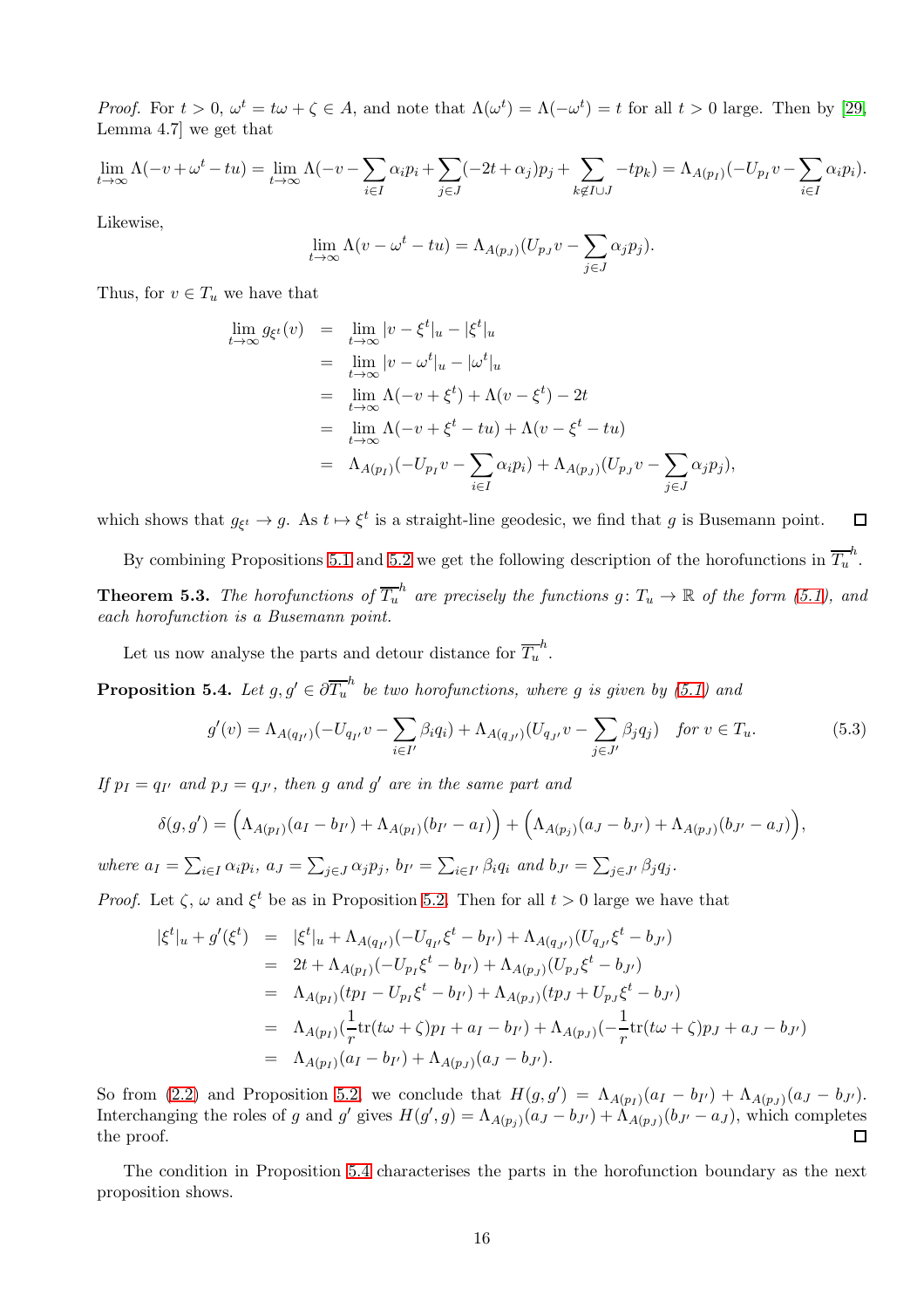<span id="page-16-0"></span>**Proposition 5.5.** If g and g' are horofunctions in  $\overline{T_u}^h$  given by [\(5.1\)](#page-14-0) and [\(5.3\)](#page-15-2), respectively, then g and g' are in the same part if and only if  $p_I = q_{I'}$  and  $p_J = q_{J'}$ .

*Proof.* By Proposition [5.4](#page-15-1) it remains to show that  $\delta(g, g') = \infty$  if  $p_I \neq q_{I'}$  or  $p_J \neq q_{J'}$ . Suppose that  $p_I \neq q_{I'}$ . Then  $p_I \nleq q_{I'}$  or  $q_{I'} \nleq p_I$ . Suppose that  $p_I \nleq q_{I'}$ . Let  $\zeta$ ,  $\omega$  and  $\xi^t$  be as in Proposition [5.2.](#page-14-2) We will show that  $H(g, g') = \infty$  in this case.

For all  $t > 0$  large we have that

$$
\begin{array}{rcl}\n|\xi^t|_u + g'(\xi^t) & = & |\xi^t|_u + \Lambda_{A(q_{I'})}(-U_{q_{I'}}\xi^t - b_{I'}) + \Lambda_{A(q_{J'})}(U_{q_{J'}}\xi^t - b_{J'}) \\
& = & 2t + \Lambda_{A(q_{I'})}(-U_{q_{I'}}\xi^t - b_{I'}) + \Lambda_{A(q_{J'})}(U_{p_{J}}\xi^t - b_{J'}) \\
& = & \Lambda_{A(q_{I'})}(tq_{I'} - U_{q_{I'}}\xi^t - b_{I'}) + \Lambda_{A(q_{J'})}(tq_{J'} + U_{q_{J'}}\xi^t - b_{J'}) \\
& = & \Lambda_{A(q_{I'})}(tq_{I'} - U_{q_{I'}}(t\omega + \zeta) - b_{I'}) + \Lambda_{A(q_{J'})}(tq_{J'} + U_{q_{J'}}(t\omega + \zeta) - b_{J'}).\n\end{array}
$$

Note that  $t\omega+\zeta \leq tp_I$  for all  $t > 0$  large. So,  $U_{q_{I'}}(t\omega+\zeta) \leq tU_{q_{I'}}p_I$  for all  $t > 0$  large. This implies that

$$
\Lambda_{A(q_{I'})}(tq_{I'} - U_{q_{I'}}(t\omega + \zeta) - b_{I'}) \geq \Lambda_{A(q_{I'})}(t(q_{I'} - U_{q_{I'}}p_I) - b_{I'}) \to \infty
$$

as  $t \to \infty$ , since  $q_{I'} - U_{q_{I'}} p_I > 0$  by [\[29,](#page-21-3) Lemma 4.12].

Also note that for all  $t > 0$  large we have that  $t\omega + \zeta \ge -tp_J$ , and hence  $U_{q_{J'}}(t\omega + \zeta) \ge -tU_{q_{J'}}p_J$ . As  $U_{q_{J'}} p_J \leq U_{q_{J'}} u = q_{J'}$  conclude that  $t(q_{J'} - U_{q_{J'}} p_J) \geq 0$  for all  $t > 0$  large. It follows that

$$
\Lambda_{A(q_{J'})}(tq_{J'}+U_{q_{J'}}(t\omega+\zeta)-b_{J'})\geq \Lambda_{A(q_{J'})}(t(q_{J'}-U_{q_{J'}}p_{J})-b_{J'})\geq \Lambda_{A(q_{J'})}(-b_{J'})>-\infty
$$

for all  $t > 0$  large. Combining this inequality with the previous one and using  $(2.2)$ , we conclude that  $H(g,g')=\infty.$ 

For the other cases the result can be shown in the same way.

# 6 Proof of part (b) of Theorem [1.1](#page-1-0)

The proof of part (b) of Theorem [1.1](#page-1-0) follows the same steps as the one taken in the proof of part (a). To define the extension we recall the characterisation of the Hilbert distance horofunctions of  $PA_{+}^{\circ}$  from [\[29\]](#page-21-3). The horofunctions of  $(PA^{\circ}_{+}, d_H)$  are all Busemann points and precisely the functions  $h: PA^{\circ}_{+} \to \mathbb{R}$ of the form

<span id="page-16-1"></span>
$$
h(x) = \log M(y/x) + \log M(z/x^{-1}) \quad \text{for } x \in PA_+^\circ,
$$
\n(6.1)

where  $y, z \in \partial A_+$  are such that  $||y||_u = ||z||_u = 1$  and  $y \bullet z = 0$ , see [\[29,](#page-21-3) Theorem 5.4]. In this case the extension of the exponential map is defined as follows.

**Definition 6.1.** The exponential map,  $\exp_u: \overline{T_u}^h \to \overline{PA_{+}^\circ}$ <sup>h</sup>, is defined by  $\exp_u(v) = e^v$  for  $v \in T_u$ , and for  $g \in \partial \overline{T_u}^h$  given by [\(5.1\)](#page-14-0) we let  $\exp_u(g) = h$ , where h is given by [\(6.1\)](#page-16-1) with  $y = \sum_{i \in I} e^{-\alpha_i} p_i$  and  $z = \sum_{j \in J} e^{-\alpha_j} p_j.$ 

Note that the extension is well-defined. Indeed, if g given by  $(5.1)$  is represented as

$$
g(v) = \Lambda_{A(q_{I'})}(-U_{q_{I'}}v - \sum_{i \in I'} \beta_i q_i) + \Lambda_{A(q_{J'})}(U_{q_{J'}}v - \sum_{j \in J'} \beta_j q_j),
$$

then, as  $\delta(g, g) = 0$ , we get by Propositions [5.4](#page-15-1) and [5.5](#page-16-0) that  $p_I = q_{I'}$ ,  $p_J = q_{J'}$ ,  $\sum_{i \in I} \alpha_i p_i = \sum_{i \in I'} \beta_i q_i$ and  $\sum_{j\in J}\alpha_jp_j=\sum_{j\in J'}\beta_jq_j$ . From the spectral theorem [\[16,](#page-20-2) Theorems III.1.1 and III.1.2] we deduce that  $\sum_{i\in I}e^{-\alpha_i}p_i=\sum_{i\in I'}e^{-\beta_i}q_i$  and  $\sum_{j\in J}e^{-\alpha_j}p_j=\sum_{j\in J'}e^{-\beta_j}q_j$ , and hence the extension is well-defined. We first show that  $\exp_u: \overline{T_u}^h \to \overline{PA_{+}^{\circ}}$  $h$  is a bijection.

<span id="page-16-2"></span> ${\rm \bf Lemma~6.2.}~\exp_u\colon \overline{T_u}^h\to \overline{PA_+^\circ}$  $h$  is a bijection which maps  $T_u$  onto  $PA_+^{\circ}$ , and  $\partial \overline{T_u}^h$  onto  $\partial \overline{PA_+^{\circ}}$  $\frac{h}{\cdot}$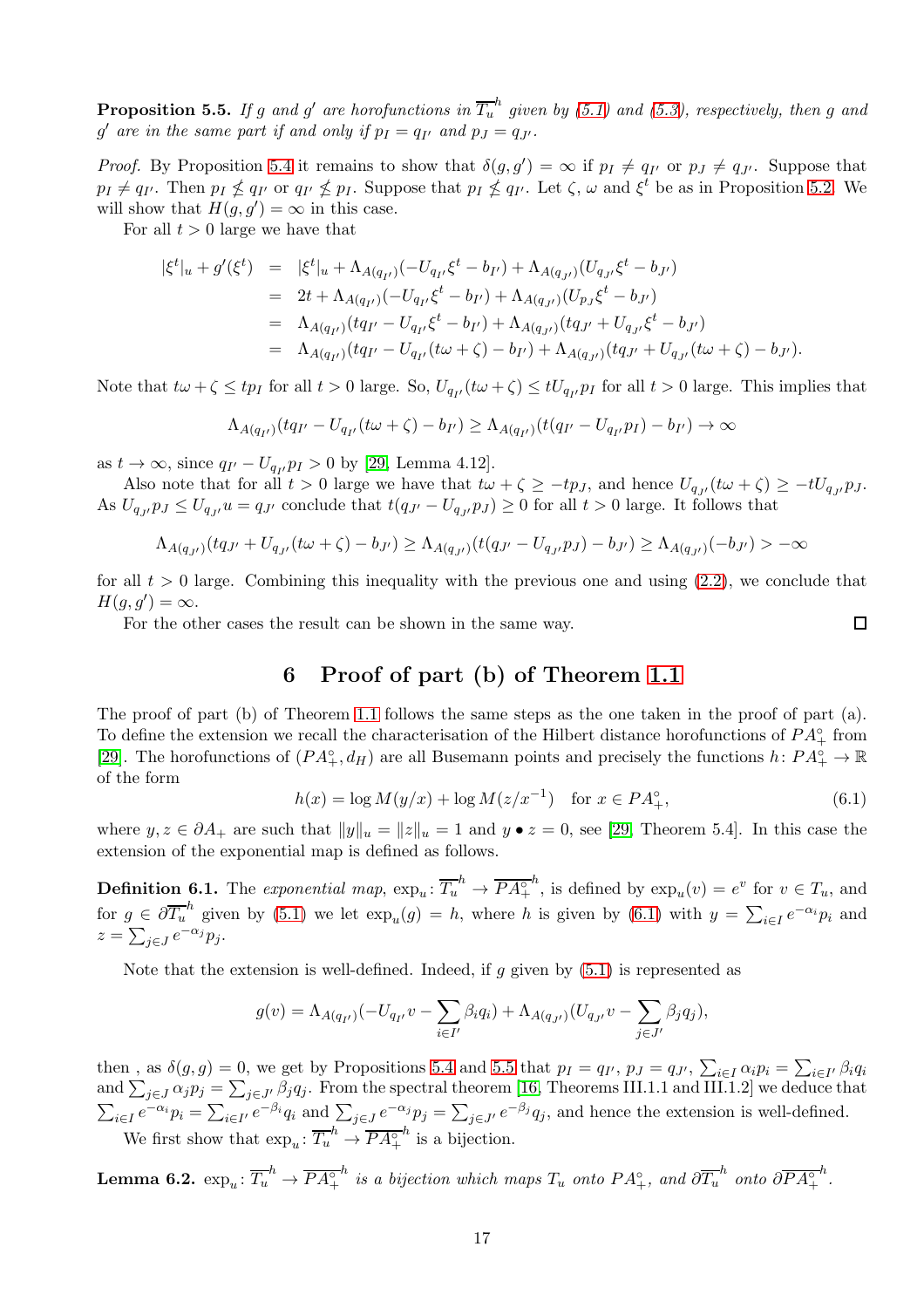*Proof.* As det  $\exp_u(x) = e^{\text{tr}x} = 1$  for  $x \in T_u$ , we see that  $\exp_u$  is a bijection from  $T_u$  onto  $PA_+^{\circ}$ . It follows from [\[29,](#page-21-3) Theorem 5.4] and Theorem [5.3](#page-15-0) that  $\exp_u$  maps  $\partial \overline{T_u}^h$  onto  $\partial \overline{PA_{+}^{\circ}}$ h .

To complete the proof it remains to show that if  $g, g' \in \partial \overline{T_u}^h$  with  $\exp_u(g) = \exp_u(g')$ , then  $g = g'$ . Let g and g' be given by [\(5.1\)](#page-14-0) and [\(5.3\)](#page-15-2), respectively. By definition of  $\exp_u$  we have that  $\exp_u(g) = h$ , where

$$
h(x) = \log M(y/x) + \log M(z/x^{-1}) \quad \text{for } x \in PA_+^\circ,
$$

with  $y = \sum_{i \in I} e^{-\alpha_i} p_i$  and  $z = \sum_{j \in J} e^{-\alpha_j} p_j$ . Likewise,  $\exp_u(g') = h'$ , where  $h'(x) = \log M(y'/x) +$  $\log M(z'/x^{-1})$  for  $x \in PA_+^{\circ}$ , with  $y' = \sum_{i \in I'} e^{-\beta_i} q_i$  and  $z = \sum_{j \in J'} e^{-\beta_j} q_j$ .

As  $h = h'$ , we know by  $\delta(h, h') = 0$ , and hence  $y = y'$  and  $z = z'$  by [\[29,](#page-21-3) Proposition 5.6]. By the spectral theorem [\[16,](#page-20-2) Theorems III.1.1 and III.1.2], it follows that  $\sum_{i \in I} \alpha_i p_i = \sum_{i \in I'} \beta_i q_i$  and  $\sum_{i \in I} \alpha_i p_j = \sum_{i \in I'} \beta_i q_i$ . Moreover,  $p_I = q_{I'}$  and  $p_J = q_{J'}$ . It now follows that  $g = g'$ , which com $j\in J\alpha_j p_j = \sum_{j\in J'} \beta_j q_j$ . Moreover,  $p_I = q_{I'}$  and  $p_J = q_{J'}$ . It now follows that  $g = g'$ , which completes the proof.  $\Box$ 

The proof of the continuity of the extension of  $\exp_u$  is split up into two lemmas.

<span id="page-17-0"></span>**Lemma 6.3.** If  $(w^n)$  in  $T_u$  converges to  $g \in \partial \overline{T_u}^h$ , then  $(\exp_u(w^n))$  converges to  $\exp_u(g)$ .

*Proof.* Let  $(w^n)$  be a sequence in  $T_u$  converging to  $g \in \partial \overline{T_u}^h$ , where g is given by [\(5.1\)](#page-14-0). To prove that  $(\exp_u(w^n))$  converges to  $\exp_u(g) = h$ , where h is given by [\(6.1\)](#page-16-1), we show that each of its subsequences has a subsequence converging to h. So let  $(\exp_u(w^{n_k}))$  be a subsequence. As g is a horofunction, it follows from Lemma [2.1](#page-3-0) that  $|w^{n_k}|_u \to \infty$ . Set  $z^{n_k} = w^{n_k} - \frac{1}{2}$  $\frac{1}{2}(\Lambda(w^{n_k}) - \Lambda(-w^{n_k}))u$  and let  $r_{n_k} = \Lambda(z^{n_k})$ . So,  $2r_{n_k} = \Lambda(z^{n_k}) + \Lambda(-z^{n_k}) = |z^{n_k}|_u = |w^{n_k}|_u.$ 

Using the spectral decomposition we write  $z^{n_k} = \sum_{i=1}^r \lambda_i^{n_k} q_i^{n_k}$ . By taking subequences we may assume that there exists  $I_+ \subseteq \{1, \ldots, r\}$  such that for all k we have that  $\lambda_i^{n_k} > 0$  if and only if  $i \in I_+$ . In addition, we may assume that  $q_i^{n_k} \to q_i$  for all i. Let  $\beta_i^{n_k} = r_{n_k} - \lambda_i^{n_k} \geq 0$  for  $i \in I_+$ , and  $\beta_i^{n_k} = r_{n_k} + \lambda_i^{n_k} \geq 0$ for  $i \notin I_+$ . By taking further subsequences we may assume that  $\beta_i^{n_k} \to \beta_i \in [0,\infty]$  for all i. Let  $I' = \{i \in I_+ : \beta_i < \infty\}$  and  $J' = \{j \notin I_+ : \beta_j < \infty\}.$ 

Note that  $\min_{i \in I'} \beta_i = 0 = \min_{j \in J'} \beta_j$ , as  $\min_{i \in I_+} \beta_i^{n_k} = 0 = \min_{i \notin I_+} \beta_i^{n_k}$  for all k, so I' and J' are both nonempty. It follows from [\[29,](#page-21-3) Lemma 4.7] and [\(2.3\)](#page-4-1) that

$$
\lim_{k \to \infty} g_{w^{n_k}}(v) = \lim_{k \to \infty} |v - w^{n_k}|_u - |w^{n_k}|_u
$$
\n
$$
= \lim_{k \to \infty} |v - z^{n_k}|_u - 2r_{n_k}
$$
\n
$$
= \lim_{k \to \infty} \Lambda(-v + z^{n_k} - r_{n_k}u) + \Lambda(v - z^{n_k} - r_{n_k}u)
$$
\n
$$
= \Lambda_{A(q_{I'})}(-U_{q_{I'}}v - \sum_{i \in I'} \beta_i q_i) + \Lambda_{A(q_{J'})}(U_{q_{J'}}v - \sum_{j \in J'} \beta_j q_j).
$$

If we denote the righthand side by  $g'(v)$ , we find that  $g': T_u \to \mathbb{R}$  is a horofunction by Proposition [5.2.](#page-14-2)

Since  $g_{w^n} \to g$ , we conclude that  $g = g'$ , and hence  $\delta(g, g') = 0$ . It now follows from Propositions [5.4](#page-15-1) and [5.5](#page-16-0) that  $p_I = q_{I'}$  and  $p_J = q_{J'}$ . Moreover,  $\sum_{i \in I} \alpha_i p_i = \sum_{i \in I'} \beta_i q_i$  and  $\sum_{j \in J} \alpha_j p_j = \sum_{j \in J'} \beta_j q_j$ . So by the spectral theorem [\[16,](#page-20-2) Theorems III.1.1 and III.1.2] we get that  $y = \sum_{i \in I} e^{-\alpha_i} p_i = \sum_{i \in I'} e^{-\beta_i} q_i$ and  $z = \sum_{j \in J} e^{-\alpha_j} p_j = \sum_{j \in J'} e^{-\beta_j} q_j$ .

It follows that

$$
e^{-r_{n_k}} \exp_u(z^{n_k}) = \sum_{i=1}^r e^{-(r_{n_k} - \lambda_i^{n_k})} q_i^{n_k} \to \sum_{i \in I'} \beta_i q_i = y
$$

and

$$
e^{-r_{n_k}} \exp_u(-z^{n_k}) = \sum_{i=1}^r e^{-(r_{n_k} + \lambda_i^{n_k})} q_i^{n_k} \to \sum_{j \in J'} \beta_j q_j = z.
$$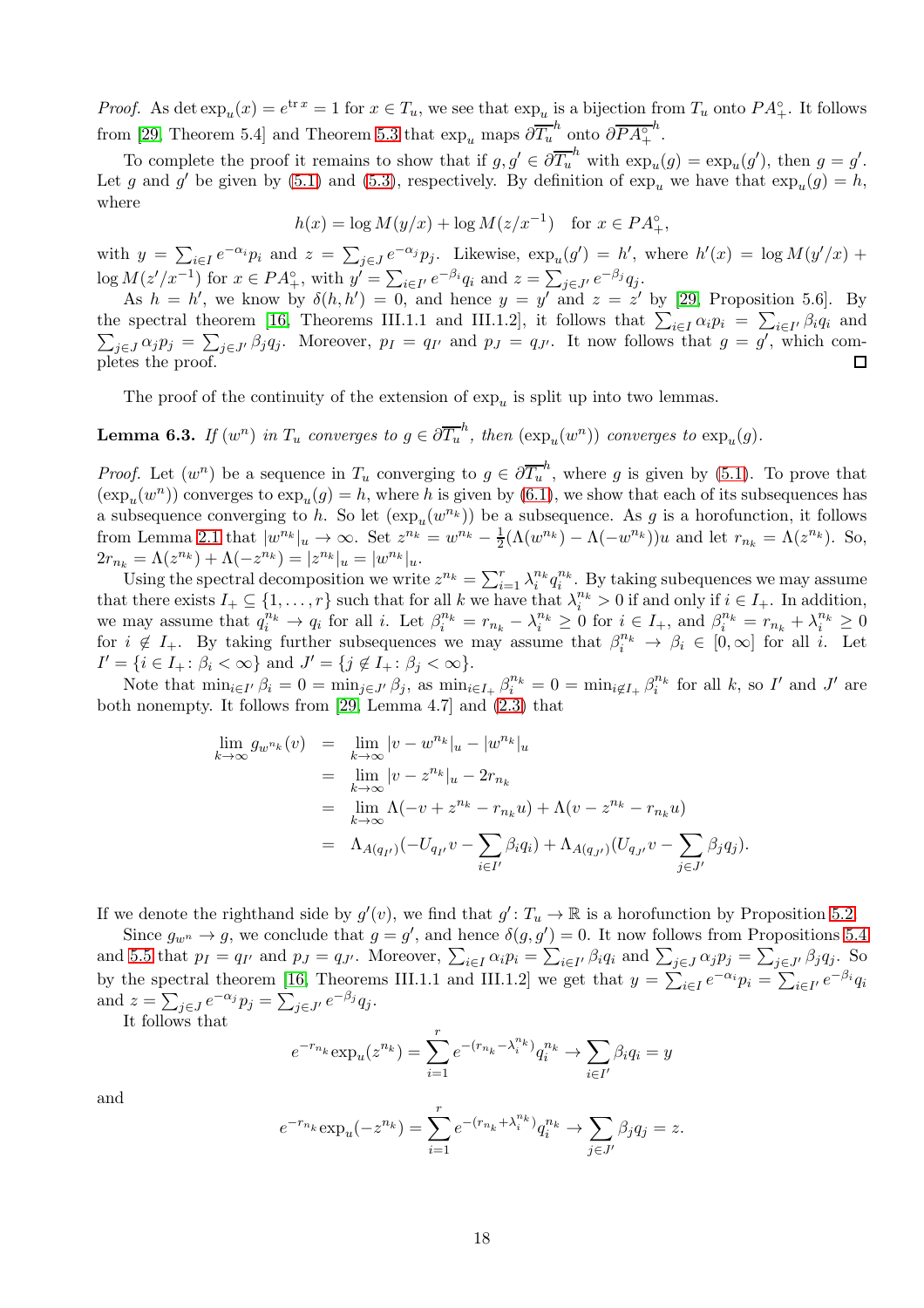As  $\exp_u(a + \lambda u) = e^{\lambda} \exp_u(a)$  for all  $a \in A$  and  $\lambda \in \mathbb{R}$ , we have that

$$
\lim_{k \to \infty} h_{\exp_u(w^{n_k})}(x) = \lim_{k \to \infty} d_H(x, \exp_u(w^{n_k})) - d_H(u, \exp_u(w^{n_k}))
$$
\n
$$
= \lim_{k \to \infty} d_H(x, \exp_u(z^{n_k})) - d_H(u, \exp_u(z^{n_k}))
$$
\n
$$
= \lim_{k \to \infty} \log M(\exp_u(z^{n_k})/x) + \log M(x/\exp_u(z^{n_k})) - \operatorname{diam} \sigma(z^{n_k})
$$
\n
$$
= \lim_{k \to \infty} \log M(\exp_u(z^{n_k})/x) + \log M(\exp_u(-z^{n_k})/x^{-1}) - 2r_{n_k}
$$
\n
$$
= \lim_{k \to \infty} \log M(e^{-r_{n_k}} \exp_u(z^{n_k})/x) + \log M(e^{-r_{n_k}} \exp_u(-z^{n_k})/x^{-1})
$$
\n
$$
= \log M(y/x) + \log M(z/x^{-1})
$$

for all  $x \in PA<sup>o</sup>$  by continuity of the M functions, see [\[26,](#page-21-19) Lemma 2.2]. This shows that  $(\exp(w^{n_k}))$  in  $PA_{+}^{\circ}$  converges h, and hence the proof is complete.  $\Box$ 

Next we establish the continuity in the horofunction boundary.

<span id="page-18-0"></span>**Lemma 6.4.** If  $(g_n)$  in  $\partial \overline{T_u}^h$  converges to  $g \in \partial \overline{T_u}^h$ , then  $(\exp_u(g_n))$  converges to  $\exp_u(g)$ .

*Proof.* Let  $(g_n)$  be a sequence in  $\partial \overline{T_u}^h$  converging to g, where g is given by [\(5.1\)](#page-14-0). So  $\exp_u(g) = h$ , where is h given by [\(6.1\)](#page-16-1). We prove that each subsequence of  $(\exp_u(g_n))$  has a convergent subsequence with limit h. Let  $(\exp_u(g_{n_k}))$  be a subsequence. By Theorem [5.1](#page-14-1) we can write for  $k \geq 1$ ,

$$
g_{n_k}(v) = \Lambda_{A(q_{I_k}^k)}(-U_{q_{I_k}^k}v - \sum_{i \in I_k} \beta_i^k q_i^k) + \Lambda_{A(q_{J_k}^k)}(U_{q_{J_k}^k}v - \sum_{j \in J_k} \beta_j^k q_j^k),
$$

where the  $q_i^k$  and  $q_j^k$ 's are orthogonal primitive idempotents,  $I_k, J_k \subseteq \{1, \ldots, r\}$  are nonempty and disjoint, and  $\min_{i \in I_k} \beta_i^k = 0 = \min_{j \in J_k} \beta_j^k$ .

After taking subsequences we may assume that

(1) There exist  $I_0, J_0 \subseteq \{1, \ldots, r\}$  such that  $I_0 = I_k$  and  $J_0 = J_k$  for all k.

(2) There exist  $i_0 \in I_0$  and  $j_0 \in J_0$  such that  $\beta_{i_0}^k = 0 = \beta_{j_0}^k$  for all k.

(3)  $\beta_m^k \to \beta_m \in [0, \infty]$  and  $q_m^k \to q_m$  for all  $m \in I_0 \cup J_0$ .

Now let  $I' = \{i \in I_0 : \beta_i < \infty\}$  and  $J' = \{j \in J_0 : \beta_j < \infty\}$ . So I' and J' are nonempty and  $\min_{i \in I'} \beta_i =$  $0 = \min_{i \in J'} \beta_i$ .

As  $I'$  is nonempty, it follows from [\[29,](#page-21-3) Lemma 4.7] that

$$
\Lambda_{A(q_{I_0}^k)}(-U_{q_{I_0}^k}v-\sum_{i\in I_0}\beta_i^kq_i^k)\to \Lambda_{A(q_{I'})}(-U_{q_{I'}}v-\sum_{i\in I'}\beta_iq_i).
$$

Likewise, as  $J'$  is nonempty, we know that

$$
\Lambda_{A(q_{J_0}^k)} (U_{q_{J_0}^k} v - \sum_{j \in J_0} \beta_j^k q_j^k) \to \Lambda_{A(q_{J'})} (U_{q_{J'}} v - \sum_{j \in J'} \beta_j q_j).
$$

Thus,

$$
\lim_{k \to \infty} g_{n_k}(v) = \Lambda_{A(q_{I'})}(-U_{q_{I'}}v - \sum_{i \in I'} \beta_i q_i) + \Lambda_{A(q_{J'})}(U_{q_{J'}}v - \sum_{j \in J'} \beta_j q_j).
$$

So, if we denote the righthand side by  $g'(v)$ , then  $g' : A \to \mathbb{R}$  is a horofunction by Proposition [5.2.](#page-14-2) As  $g_n \to g$ , we find that  $g = g'$  and hence  $\delta(g, g') = 0$ .

It now follows from Propositions [5.4](#page-15-1) and [5.5](#page-16-0) that  $p_I = q_{I'}$  and  $p_j = q_{J'}$ . Moreover,

$$
\sum_{i \in I} \alpha_i p_i = \sum_{i \in I'} \beta_i q_i \quad \text{and} \quad \sum_{j \in J} \alpha_j p_j = \sum_{j \in J'} \beta_j q_j,
$$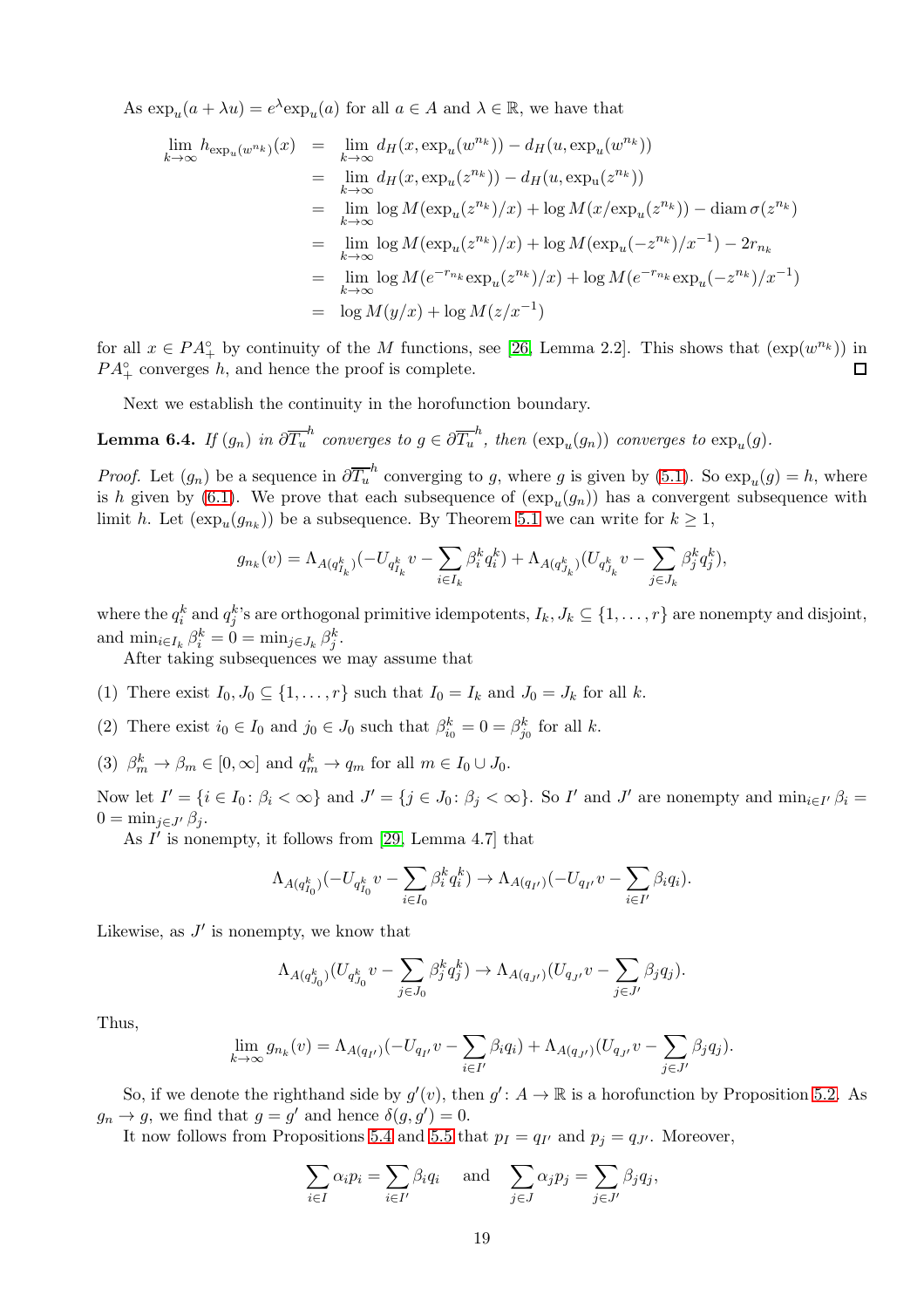So by the spectral theorem [\[16,](#page-20-2) Theorems III.1.1 and III.1.2] we get that

$$
y = \sum_{i \in I} e^{-\alpha_i} p_i = \sum_{i \in I'} e^{-\beta_i} q_i
$$
 and  $z = \sum_{j \in J} e^{-\alpha_j} p_j = \sum_{j \in J'} e^{-\beta_j} q_j$ .

If we now let  $\bar{y}^k = \sum_{i \in I_0} e^{-\beta_i^k} q_i^k$  and  $\bar{z}^k = \sum_{j \in J_0} e^{-\beta_j^k} q_j^k$ , then

$$
\lim_{k \to \infty} \bar{y}^k = \sum_{i \in I'} e^{-\beta_i} q_i = y \text{ and } \lim_{k \to \infty} \bar{z}^k = \sum_{j \in J'} e^{-\beta_j} q_j = z.
$$

Therefore, by continuity of the  $M$  function ([\[26,](#page-21-19) Lemma 2.2]),

$$
\lim_{k \to \infty} \exp_u(g_{n_k})(x) = \lim_{k \to \infty} \log M(\bar{y}^k/x) + \log M(\bar{z}^k/x^{-1}) = \log M(y/x) + \log M(z/x^{-1}) = h(x),
$$

which completes the proof.

Collecting the results so far we can now easily proof Theorem [1.1\(](#page-1-0)b).

*Proof of Theorem [1.1\(](#page-1-0)b).* It follows from Lemmas [6.2,](#page-16-2) [6.3](#page-17-0) and [6.4](#page-18-0) that  $\exp_u: \overline{T_u}^h \to \overline{PA_{+}^\circ}$  $h$  is a continuous bijection. As  $\overline{T_u}^h$  is compact and  $\overline{PA_+^{\circ}}$ h is Hausdorff, we conclude that  $\exp_u$  is a homeomorphism.

Suppose that g and g' are horofunctions in the same part of  $\overline{T_u}^h$ , where g is given by  $(5.1)$  and g' is given by [\(5.3\)](#page-15-2). It follows from Propositions [5.4](#page-15-1) and [5.5](#page-16-0) that  $p_I = q_{I'}$  and  $p_J = q_{J'}$ . By definition  $\exp_u(g) = h$ , where h is given by [\(6.1\)](#page-16-1) with  $y = \sum_{i \in I} e^{-\alpha_i} p_i$  and  $z = \sum_{j \in J} e^{-\alpha_j} p_j$ . Likewise,  $\exp_u(g') = h'$ , where h' is given by  $h'(x) = \log M(y'/x) + \log M(z'/x^{-1})$ , with  $y' = \sum_{i \in I'} e^{-\beta_i} q_i$  and  $z' = \sum_{j \in J'} e^{-\beta_j} q_j$ . As  $p_I = q_{I'}$  and  $p_J = q_{J'}$ , we have that  $y \sim p_I \sim q_{I'} \sim y'$  and  $z \sim p_J \sim q_{J'} \sim z'$ , and hence h and h' are in the same part by [\[29,](#page-21-3) Proposition 5.6].

Conversely, if h and h' are in the same part, then  $y \sim y'$  and  $z \sim z'$  by [\[29,](#page-21-3) Proposition 5.6], and hence  $p_I \sim q_{I'}$  and  $p_J \sim q_{J'}$ . This implies that  $face(p_I) = face(q_{I'})$ . As  $face(p_I) \cap [0, u] = [0, p_I]$  by [\[3,](#page-20-0) Lemma 1.39, we get that  $p_I = q_{I'}$ . Likewise we have that  $p_J = q_{J'}$ . So, if h and h' are in the same part, then  $g$  and  $g'$  are in the same part. This completes the proof.  $\Box$ 

Remark 6.5. The horofunction compactification is homeomorphic to the closed unit ball of the dual space  $(T_u, |\cdot|_u)^*$ . Indeed, it was shown in [\[29,](#page-21-3) Section 5] that there exists a homeomorphism from the horofunction compactification of  $(PA^{\circ}_+, d_H)$  to the closed unit ball  $B^*_1$  of the dual space  $(T_u, |\cdot|_u)^*$ , which maps parts onto parts. We know from [\[29,](#page-21-3) Section 5.3] that the dual space  $(T_u, |\cdot|_u)^*$  is given by  $(T_u,\frac{1}{2}$  $\frac{1}{2} \|\cdot\|_u^*$ , where we use the inner-product  $(x|y) = \text{tr}(x \bullet y)$  to identify  $T_u^*$  with  $T_u$ . The unit ball  $B_1^*$ satisfies

$$
B_1^* = 2\text{conv}(S(A) \cup -S(A)) \cap T_u,
$$

where  $S(A) = \{w \in A_+ : (u|w) = 1\}$  is the state space of A. Its (closed) boundary faces are precisely the nonempty sets of the form,

$$
A_{p,q} = 2\text{conv}\left(\left(U_p(A) \cap S(A) \cup \left(U_q(A) \cap -S(A)\right)\right) \cap T_u\right),\,
$$

where p and q are orthogonal idempotents by [\[11,](#page-20-17) Theorem 4.4].

## 7 Final remarks

Symmetric cones  $A^{\circ}_{+}$  and their projective cones  $PA^{\circ}_{+}$  are examples of Riemannian symmetric spaces  $X = G/K$  of non-compact type. The Finsler metrics of the Thompson distance and the Hilbert distance are examples of G-invariant Finsler metrics, which have been chararcterised by Planche [\[34\]](#page-21-21). In [\[15\]](#page-20-3) it was shown that each generalised Satake compactification of a symmetric space  $X = G/K$  of noncompact type can be realised as a horofunction compactification under a G-invariant Finsler metric, whose restriction to a flat is a norm with polyhedral unit ball. In [\[15,](#page-20-3) Examples 5.3 and 5.7] the

 $\Box$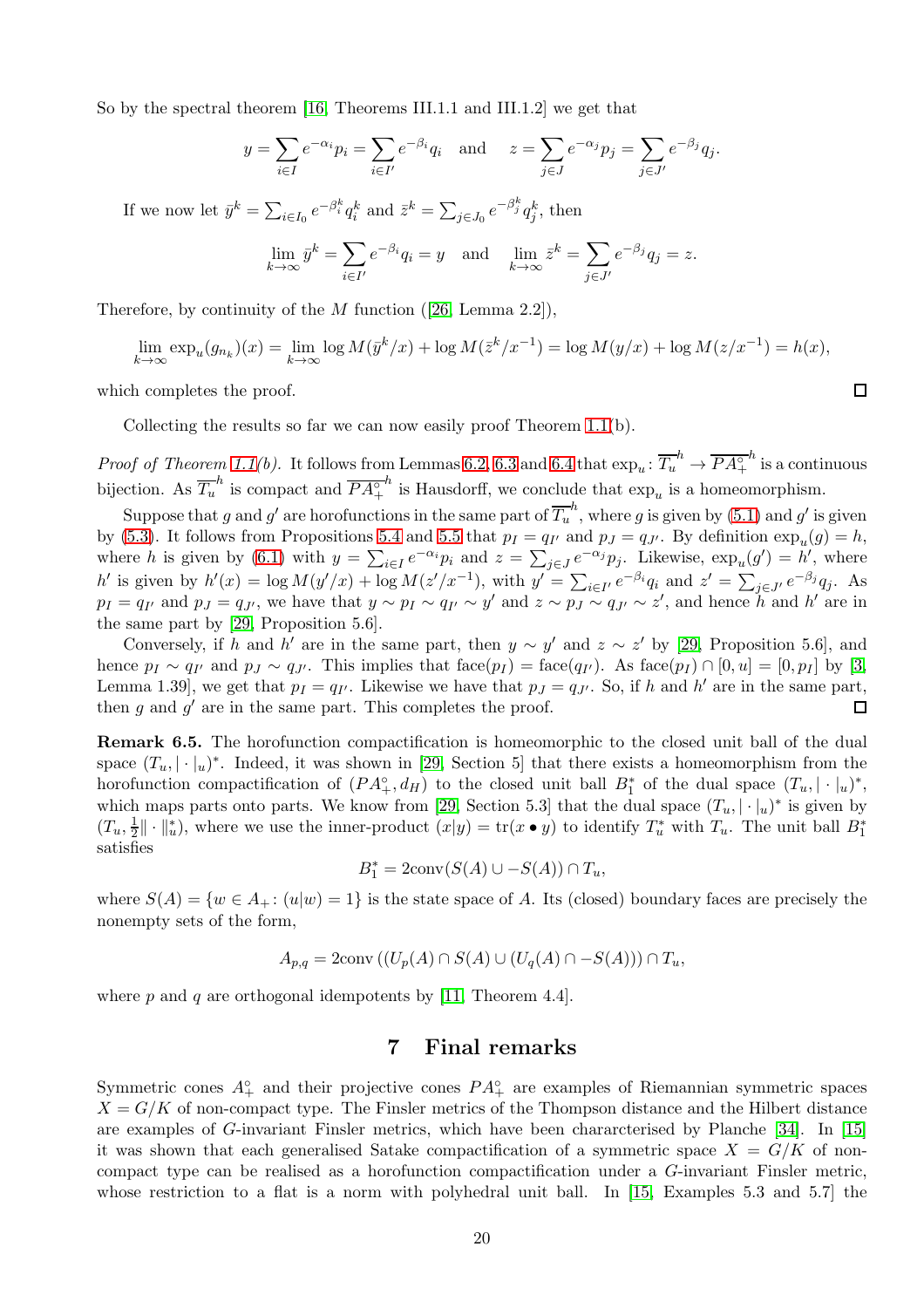symmetric space  $SL_n(\mathbb{C})/SU_n$  is consider for  $n=3$  and  $n=4$ . This space corresponds to the projective symmetric cone  $P\Pi_n(\mathbb{C})$  consisting of  $n \times n$  positive definite Hermitian matrices with determinant 1. If we consider the restriction of the unit ball of the Finsler metric  $H(I, \cdot) = |\cdot|_I$  to the flat consisting of diagonal matrices in  $T_I$ , then for  $n = 3$  we get a hexagon, and for  $n = 4$  we get a rhombic dodecahedron. These unit balls correspond to the G-invariant Finsler metrics in [\[15,](#page-20-3) Examples 5.3 and 5.7], where the generalised Satake compactification is considered for the adjoint representation of  $SL_n(\mathbb{C})$ . So for  $n=3$ and  $n = 4$ , the Hilbert distance on  $SL_n(\mathbb{C})/SU_n$  realises the generalised Satake compactification with respect to the adjoint representation. It would be interesting to know if this is true for general  $n$ .

For a symmetric cone  $A^{\circ}_{+}$  a flat in the tangent space at  $u \in A^{\circ}_{+}$  is given by  $\text{Span}(\{p_1, \ldots, p_r\})$ , where  $p_1, \ldots, p_r$  is a Jordan frame. The restriction to the flat of the Finsler metric F for the Thompson distance is a polyhedral norm. In fact, if  $w \in \text{Span}(\{p_1, \ldots, p_r\})$  has spectral decomposition  $w = \sum_{i=1}^r \delta_i p_i$ , then  $F(u, w) = ||w||_u = \max_i |\delta_i|$ . So, the unit ball of F is an r-dimensional hypercube. It would be interesting to investigate if the horofunction compactification of  $(A^{\circ}_{+}, d_T)$  realises a generalised Satake compactification of the symmetric space  $A^{\circ}_{+} = \text{Aut}(A_{+})/\text{Aut}(A_{+})_{u}$ , and if so, to which representation  $\tau: \text{Aut}(A_+) \to \text{PSL}_n(\mathbb{C})$  it corresponds.

In view of Theorem [1.1](#page-1-0) it is natural to ask if, more generally, for a symmetric space  $X = G/K$  of non-compact type with a G-invariant Finsler metric, the exponential map  $\exp_u: T_uX \to X$  extends as a homeomorphism between the horofunction compactification of X under the Finsler distance and the horofunction compactification of the tangent space  $T_uX$  under the G-invariant Finsler norm.

# References

- <span id="page-20-16"></span><span id="page-20-15"></span>[1] M. Akian, S. Gaubert and C. Walsh, The max-plus Martin boundary, Doc. Math. 14, (2009), 195–240.
- [2] E.M. Alfsen and F.W. Shultz, State spaces of operator algebras. Basic theory, orientations, and C<sup>\*</sup>-products. Mathematics: Theory & Applications. Birkhäuser Boston, Inc., Boston, MA, 2001.
- <span id="page-20-0"></span>[3] E.M. Alfsen and F. W. Shultz, Geometry of state spaces of operator algebras. Mathematics: Theory & Applications, Birkhäuser Boston, Inc., Boston, MA, 2003.
- <span id="page-20-1"></span>[4] D. Bao, S.-S. Chern, and Z. Shen, An introduction to Riemann-Finsler geometry. Graduate Texts in Mathematics, 200. Springer-Verlag, New York, 2000.
- <span id="page-20-13"></span><span id="page-20-4"></span>[5] W. Ballmann, Lectures on spaces of nonpositive curvature. DMV Seminar, 25. Birkhäuser Verlag, Basel, 1995.
- [6] A. Borel and L. Ji, Compactifications of symmetric and locally symmetric spaces. Mathematics: Theory & Applications. Birkhäuser Boston, Inc., Boston, MA, 2006.
- <span id="page-20-14"></span><span id="page-20-10"></span>[7] M.R. Bridson and A. Haefliger, Metric Spaces of Non-Positive Curvature. Grundlehren Math. Wiss. 319, Springer, 1999.
- <span id="page-20-11"></span>[8] C. Ciobotaru, L. Kramer and P. Schwer, Polyhedral compactifications, I, arXiv:2002.12422, (2020).
- [9] F. Claassens, The horofunction boundary of the infinite dimensional hyperbolic space, Geom. Dedicata 207, (2020), 255–263.
- <span id="page-20-12"></span>[10] P. B. Eberlein, Geometry of nonpositively curved manifolds. Chicago Lectures in Mathematics. University of Chicago Press, Chicago, IL, 1996.
- <span id="page-20-17"></span>[11] C.M. Edwards and G.T. Rüttimann, On the facial structure of the unit balls in a GL-space and its dual, Math. Proc. Cambridge Philos. Soc. 98(2), (1985), 305–322.
- <span id="page-20-8"></span>[12] A.W. Gutiérrez, On the metric compactification of infinite dimensional  $\ell_p$  spaces, Canad. Math. Bull. 62(3), (2019), 491–507.
- <span id="page-20-9"></span>[13] A. W. Gutiérrez, Characterizing the metric compactification of  $L_p$  spaces by random measures, Ann. Funct. Anal. 11(2), (2020), 227–243.
- <span id="page-20-5"></span><span id="page-20-3"></span>[14] Y. Guivarch, L. Ji and J. Taylor, Compactifications of symmetric spaces. Birkhäuser Boston, Inc., Boston, MA, 1998.
- [15] T, Haetttel, A. Schilling, C. Walsh and A. Wienhard, Horofunction compactifications of symmetric spaces, arXiv:1705.05026v2, (2018).
- <span id="page-20-2"></span>[16] J. Faraut and A. Korányi, Analysis on symmetric cones. Oxford Mathematical Monographs. Oxford University Press, New York, 1994.
- <span id="page-20-7"></span>[17] S. Friedland and P.J. Freitas, p-metrics on  $GL(n, \mathbb{C})/U_n$  and their Busemann compactifications, *Linear Algebra Appl.* 376, (2004), 1–18.
- <span id="page-20-6"></span>[18] S. Friedland and P.J. Freitas. Revisiting the Siegel upper half plane I, Linear Algebra Appl., 376, (2004), 19–44.